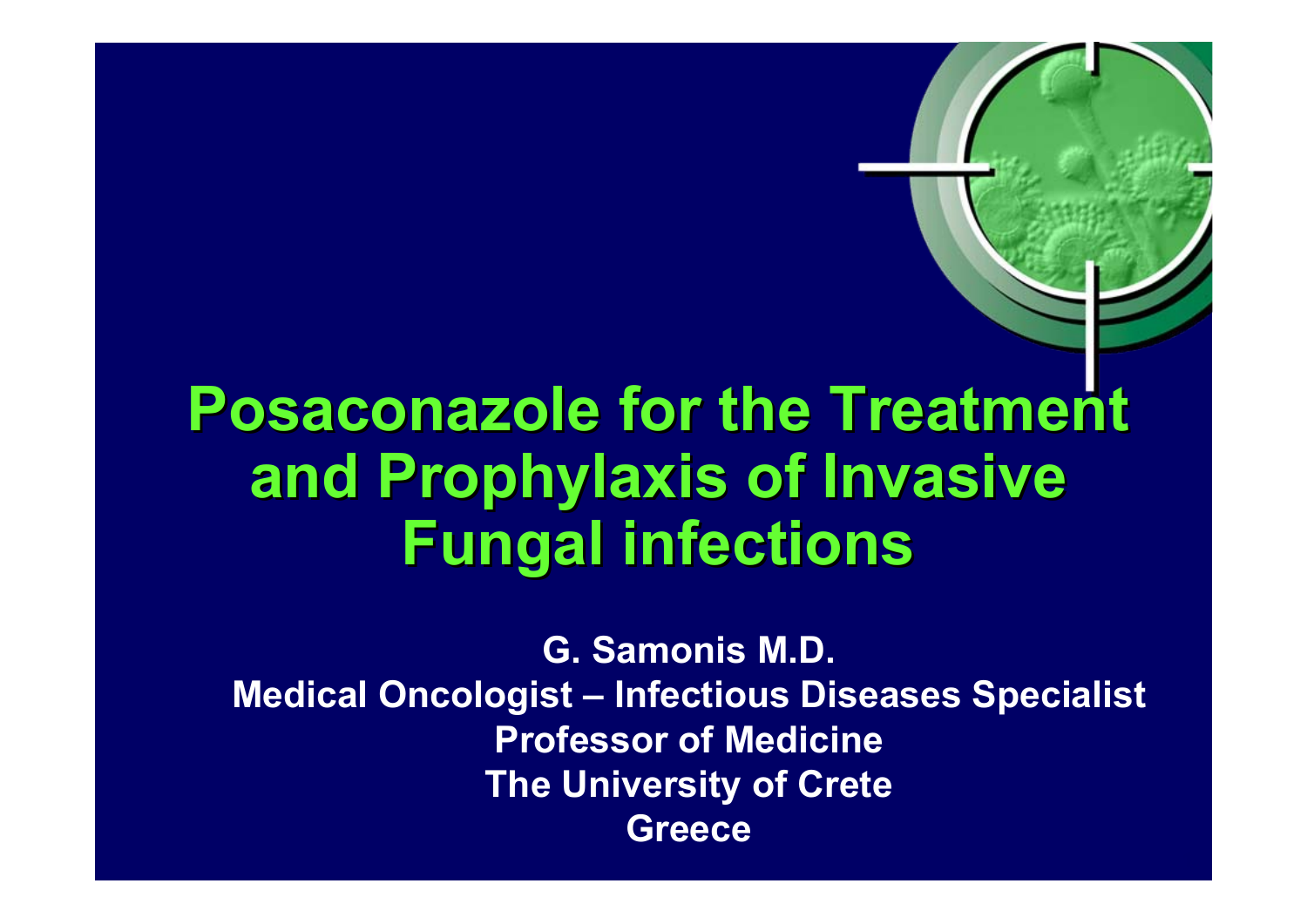### *Posaconazole: Mechanism of Action*

• **Primary mode of action: inhibition of fungal ergosterol biosynthesis (cytochrome P450–dependent enzyme lanosterol 14** <sup>α</sup>**-demethylase [CYP51A1])**  $r_{\rm e}$ 

**F**

**N**

**N**

**F**

**O**

**O**

**H**

• **Extended side chain likely result in tighter and more stable binding to receptor sites N**

**N**

**N**

Ghannoum MA et al. *Clin Microbiol Rev*. 1999;12:501-517. Herbrecht R. *Int J Clin Pract*. 2004;58:612-624. Wexler D et al. *Eur J Pharm Sci*. 2004;21:645-653.

**N**

**O**

**N**

**OH**

**H3C**

**H3C**

**N**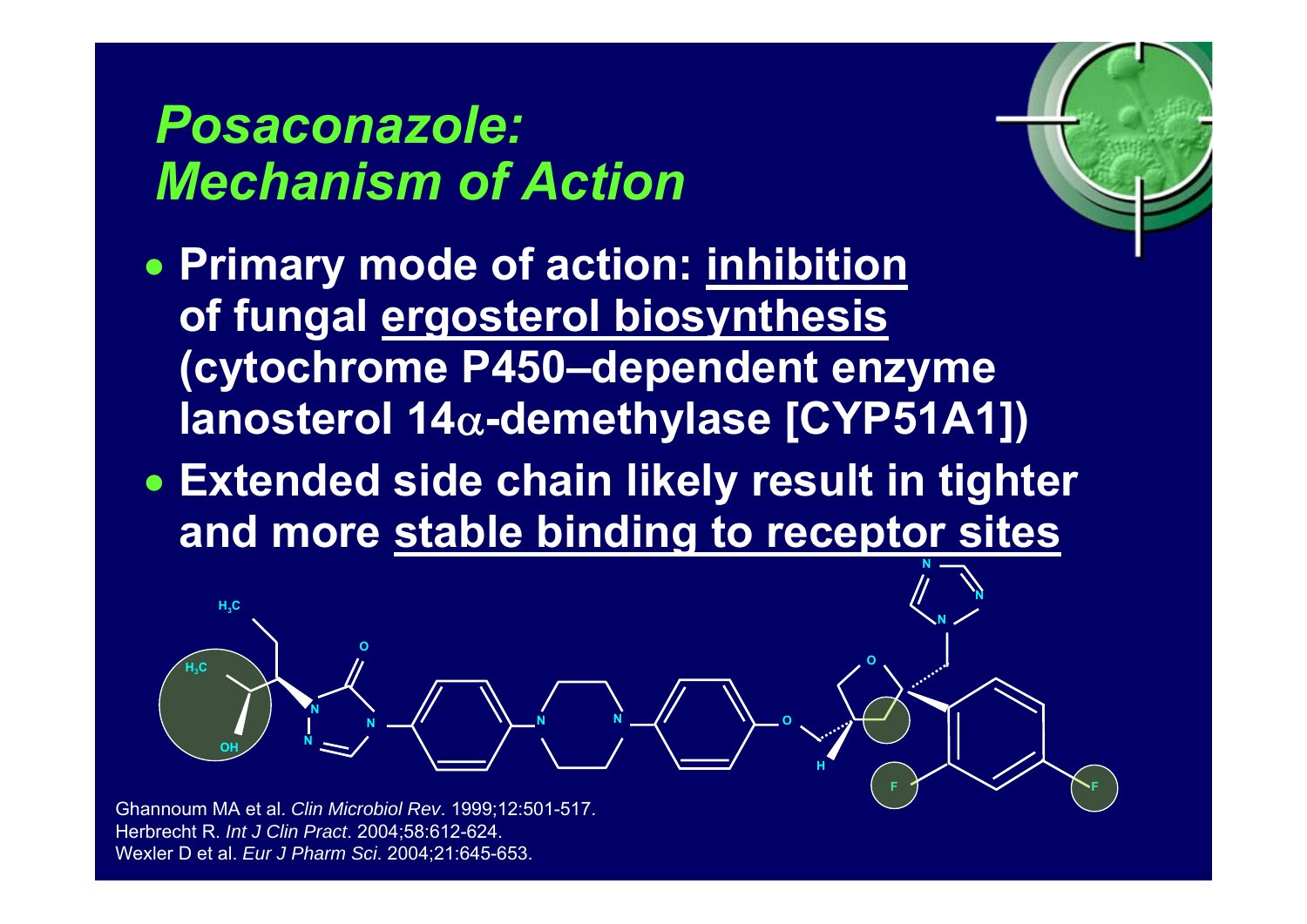# *Overview of Posaconazole (Noxafil®)*



- $\bullet$ **Extended-spectrum triazole**
- **Bioavailable oral suspension**
- $\bullet$ *In vitro* **activity against wide range of moulds and yeasts**
- *In vivo* **activity against several moulds and yeasts**
- **Broad activity against several pathogens, including**  *Aspergillus***,** *Fusarium, Coccidioides,* **agents of chromoblastomycosis and mycetoma,** *Candida***,**  *Cryptococcus***,** *Histoplasma***, and Zygomycetes**
- **Well tolerated in clinical studies**

The clinical significance of *in vitro* studies is not established, and results from these studies do not necessarily predict clinical activity.

Noxafil [summary of product characteristics]. Brussels, Belgium; SP Europe; 2006.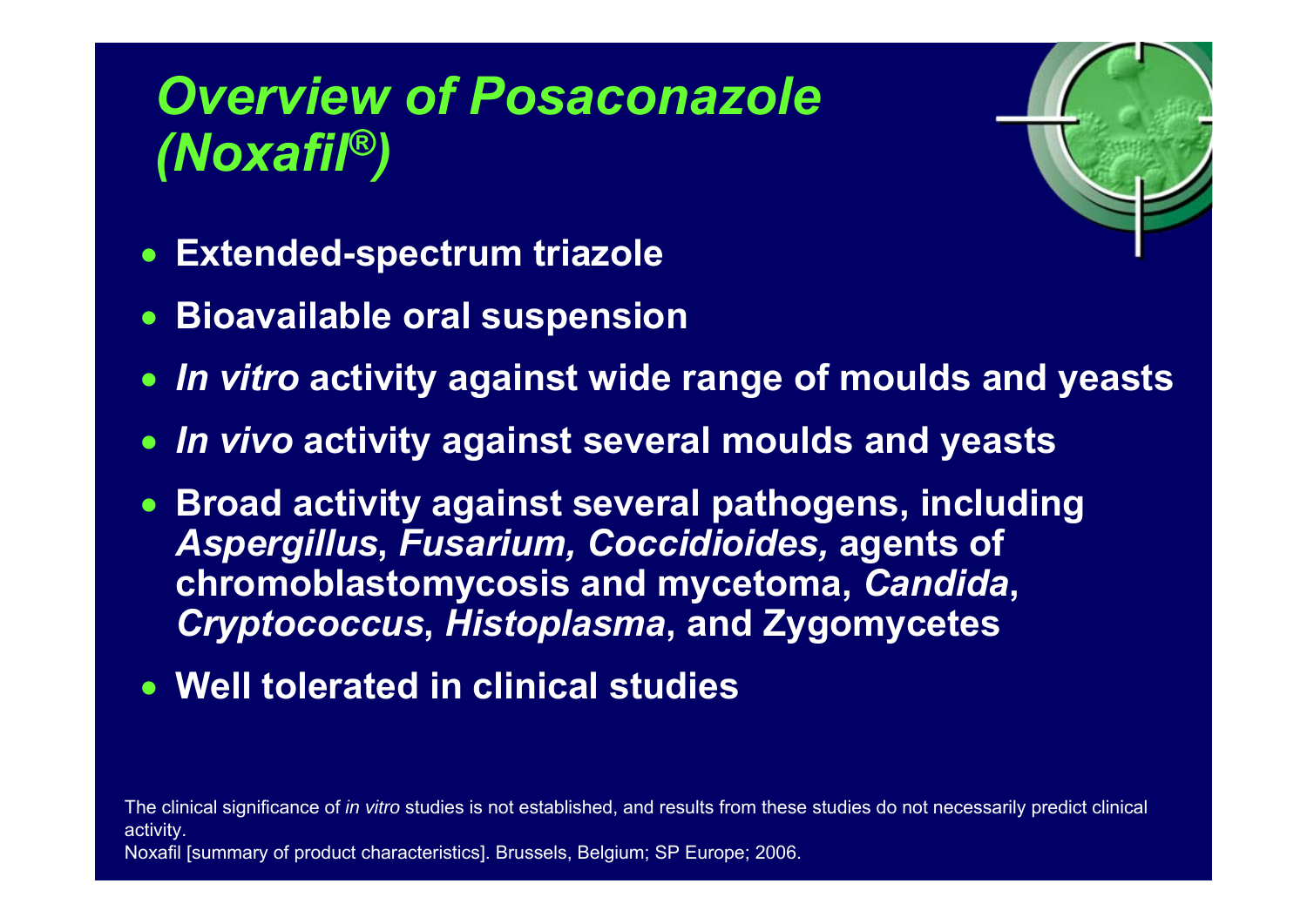### *Posaconazole Indications in European Union & Turkey*



- • **Invasive aspergillosis in patients with disease that is refractory to amphotericin B or itraconazole or in patients who are intolerant of these medicinal products**
- • **Fusariosis in patients with disease that is refractory to amphotericin B or in patients who are intolerant of amphotericin B**
- **Chromoblastomycosis and mycetoma in patients with disease that is refractory to itraconazole or in patients who are intolerant of itraconazole**
- • **Coccidioidomycosis in patients with disease that is refractory to amphotericin B, itraconazole, or fluconazole or in patients who are intolerant of these medicinal products**
- • **Oropharyngeal candidiasis: as first-line therapy in patients who have severe disease or are immunocompromised, in whom response to topical therapy is expected to be poor**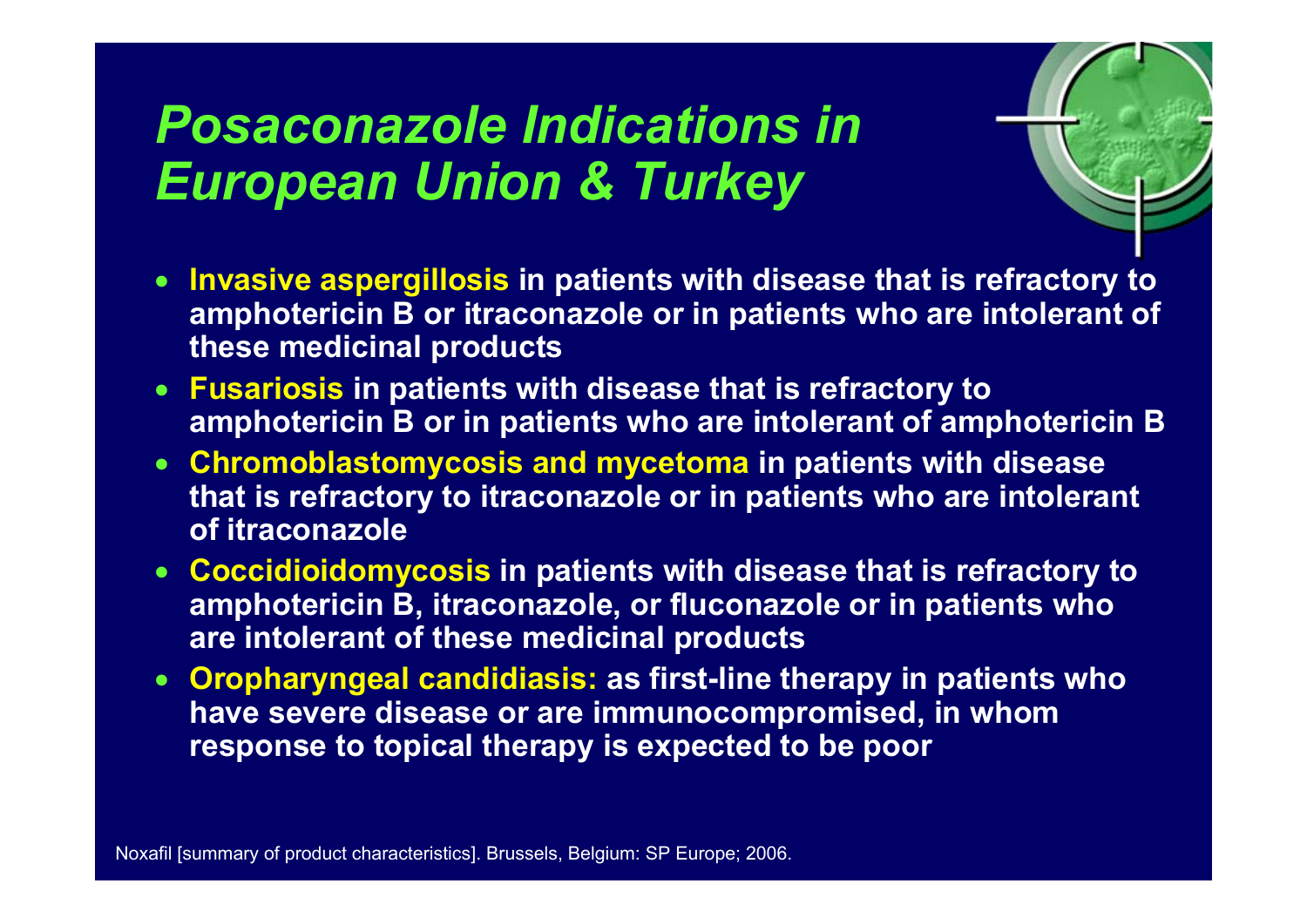### *Posaconazole Indications in European Union & Turkey*



- **Noxafil is also indicated for prophylaxis of invasive fungal infections in the following patients:**
	- **Patients receiving remission-induction chemotherapy for acute myelogenous leukemia (AML) or myelodysplastic syndromes (MDS) expected to result in prolonged neutropenia and who are at high risk of developing invasive fungal infections;**
	- **Hematopoietic stem cell transplant (HSCT) recipients who are undergoing high-dose immunosuppressive therapy for graft versus host disease and who are at high risk of developing invasive fungal infections.**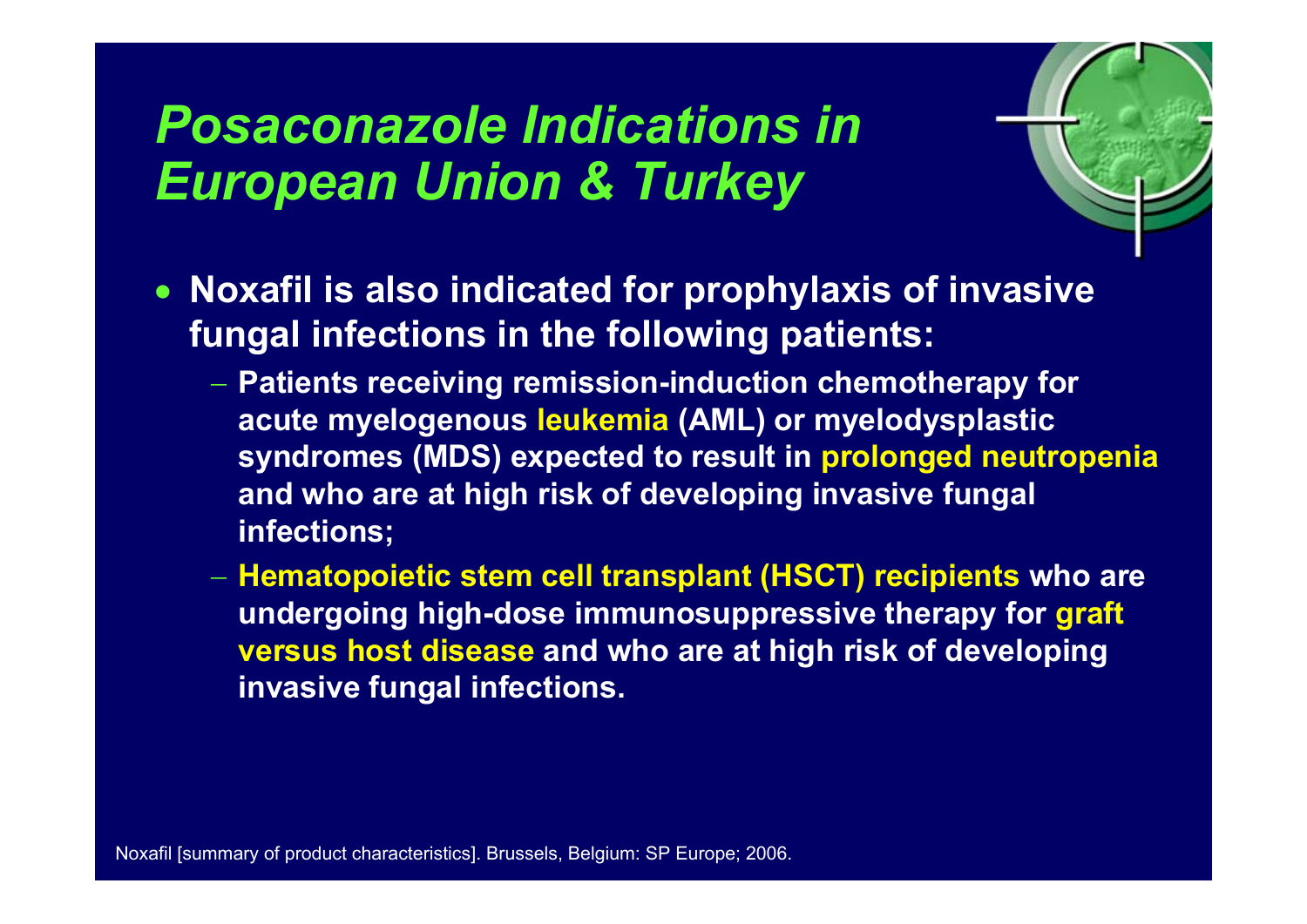# **In Vitro In Vitro** *Data for Posaconazole Compared to for Posaconazole Compared to Other Antifungal Agents Other Antifungal Agents*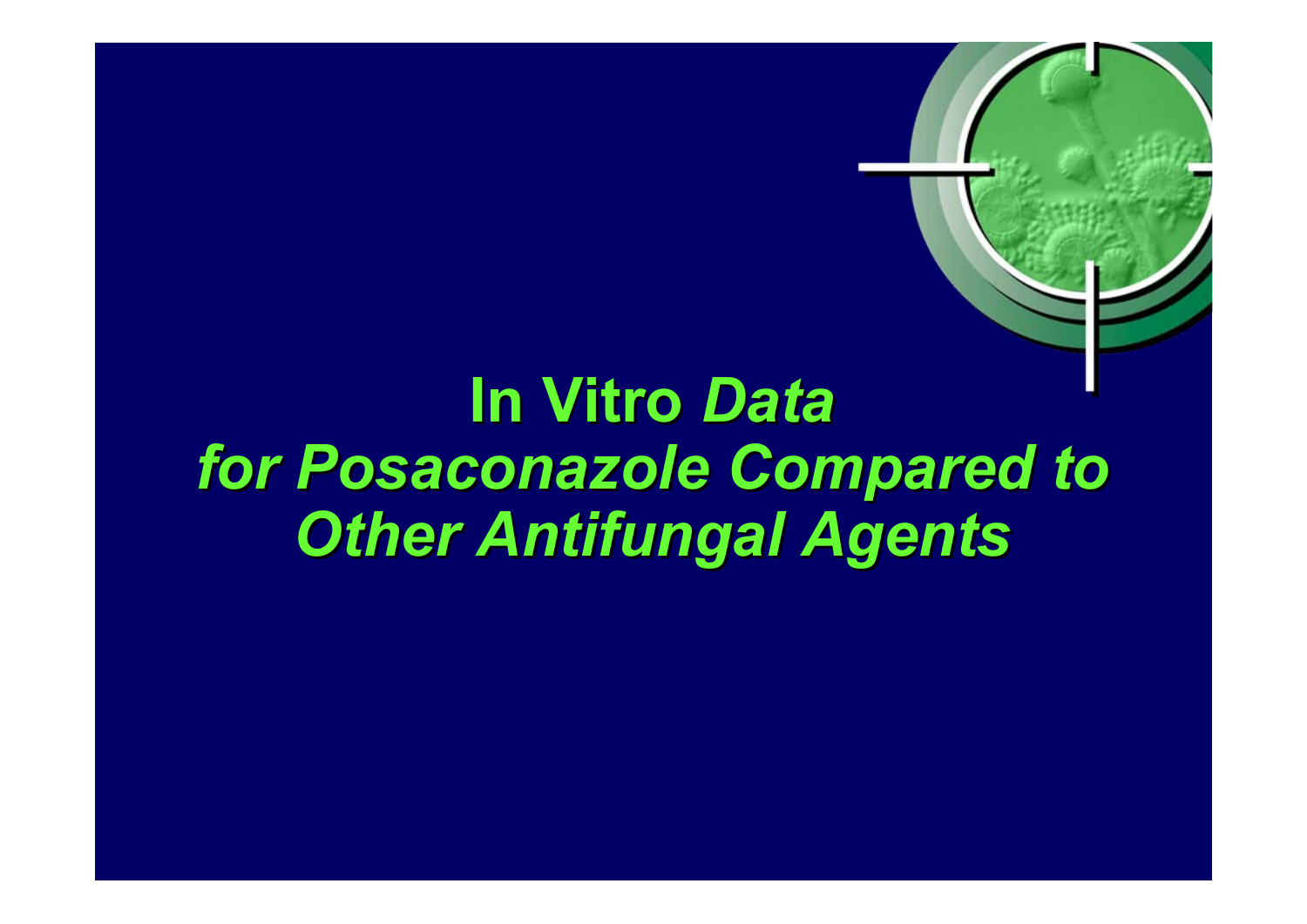### *Summary of Posaconazole* **In Vitro** *Activity*



- **Posaconazole has a broad spectrum of** *in vitro* **activity against many fungi, including:**
	- **Moulds: including** *Aspergillus***,** *Fusarium,* **and the Zygomycetes**
	- **Yeasts: including** *C albicans***,** *C krusei***, and** *C glabrata*
	- **Dimorphic fungi, including** *Coccidioides***,** *Histoplasma***, and**  *Blastomyces*
	- **Rare fungi, such as** *Scedosporium* **(primarily** *S apiospermum***) and agents of chromoblastomycosis, mycetoma, and phaeohyphomycosis**
- **Posaconazole exhibited potent antifungal activity against a wide variety of clinically important fungal pathogens and was frequently more active than other azoles and amphotericin B**

The clinical significance of *in vitro* studies is not established, and results from these studies do not necessarily predict clinical activity.

Sabatelli F et al. *Antimicrob Agents Chemother*. 2006:2009-2015.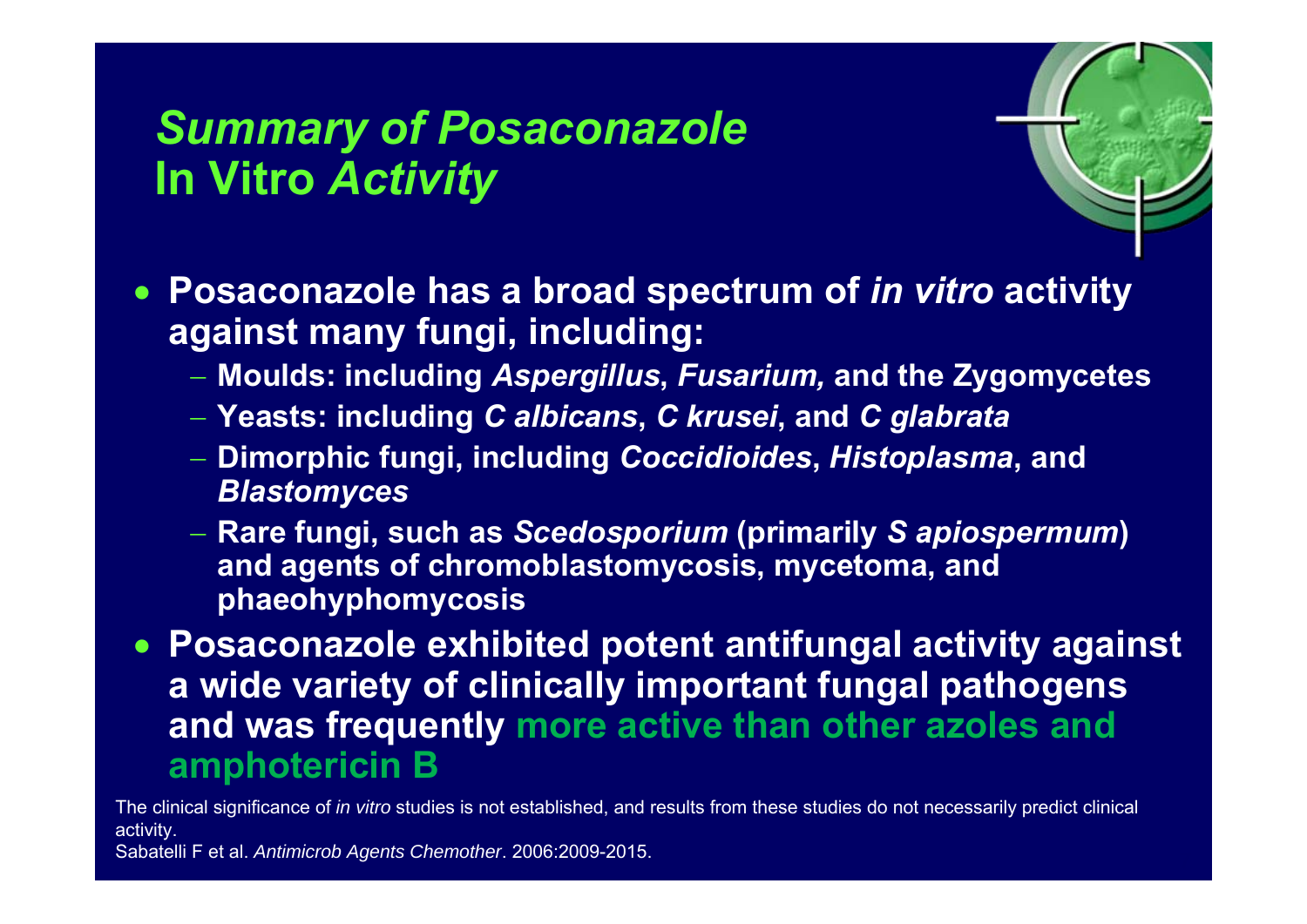# **Posaconazole Treatment of Refractory** *Invasive Fungal Infections Invasive Fungal Infections Aspergillosis Aspergillosis (MITT Population) (MITT Population)*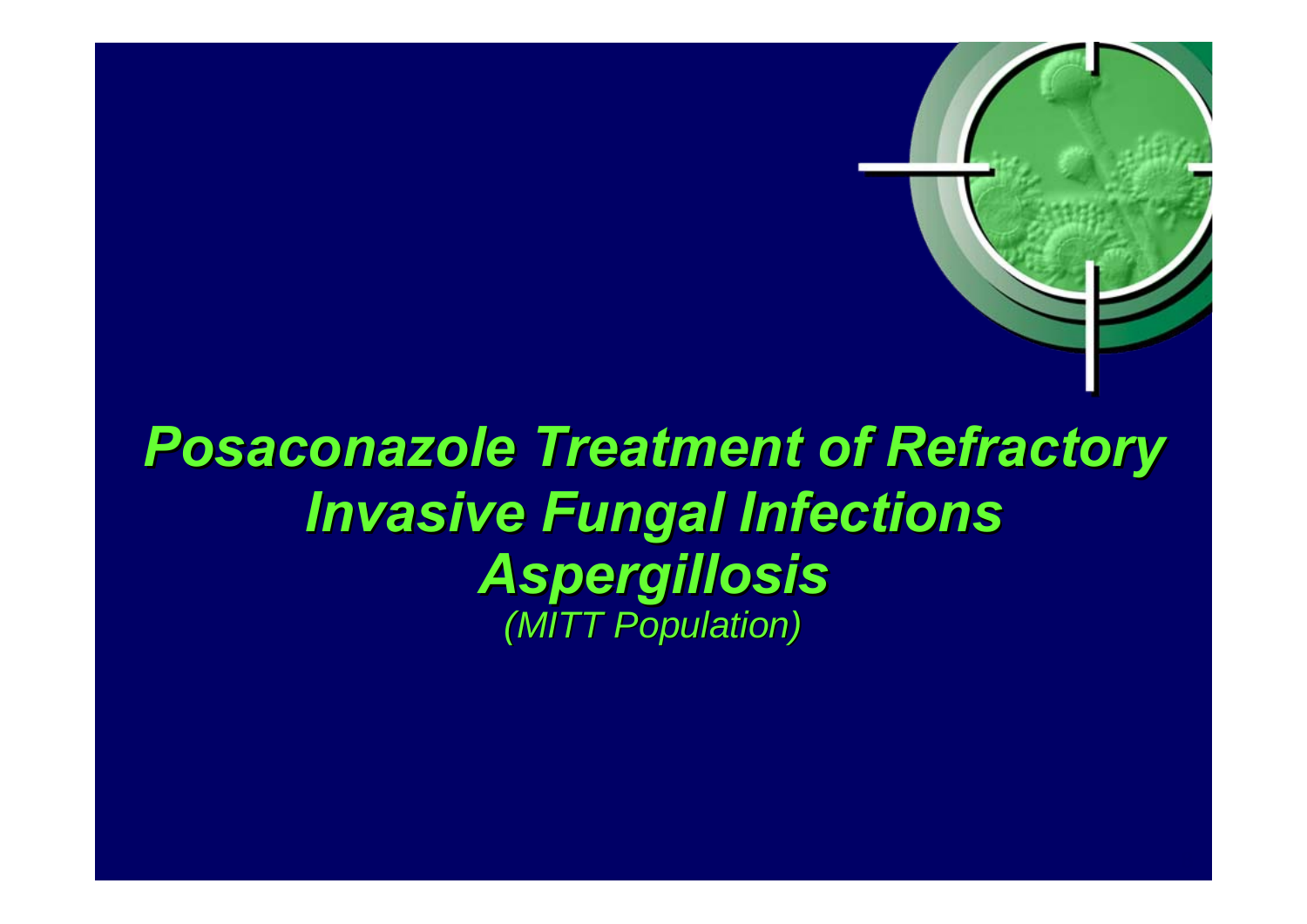#### **Posaconazole Treatment of Refractory** *Invasive Fungal Infections Baseline Characteristics: Aspergillosis*

 $r_{\rm e}$ 

| <b>Characteristic, n (%)</b>                                    | <b>Posaconazole</b>               | <b>External Control</b>  |
|-----------------------------------------------------------------|-----------------------------------|--------------------------|
|                                                                 | $(n = 107)$                       | $(n = 86)$               |
| <b>Hematologic malignancy</b>                                   | 79 (74)                           | 70 (81)                  |
| Hematopoietic stem cell transplant                              | 55(51)                            | 38(44)                   |
| <b>Allogeneic</b>                                               | 48 (45)                           | 34(40)                   |
| Neutropenia at baseline<br>$(ANC < 500$ cells/mm <sup>3</sup> ) | 21(20)                            | 26 (30)                  |
| Solid organ transplant                                          | 12(11)                            | 7(8)                     |
| <b>Acquired immunodeficiency</b>                                | 28 (26)                           | 19 (22)                  |
| <b>Congenital immunodeficiency</b>                              | 2(2)                              | 3(3)                     |
| Nonhematologic malignancy                                       | $\overline{13}$ $\overline{(12)}$ | 5(6)                     |
| <b>Mechanical ventilation at baseline</b>                       | 4(4)                              | Not allowed per protocol |
| Death within 72 hours of baseline                               | 4(4)                              | Not allowed per protocol |

Study report P02952, pp 60, 61, 80. SPRI, Kenilworth, NJ, USA; March 20 04. Walsh T et al. *Clin Infect Dis*. 2007;44:2-12.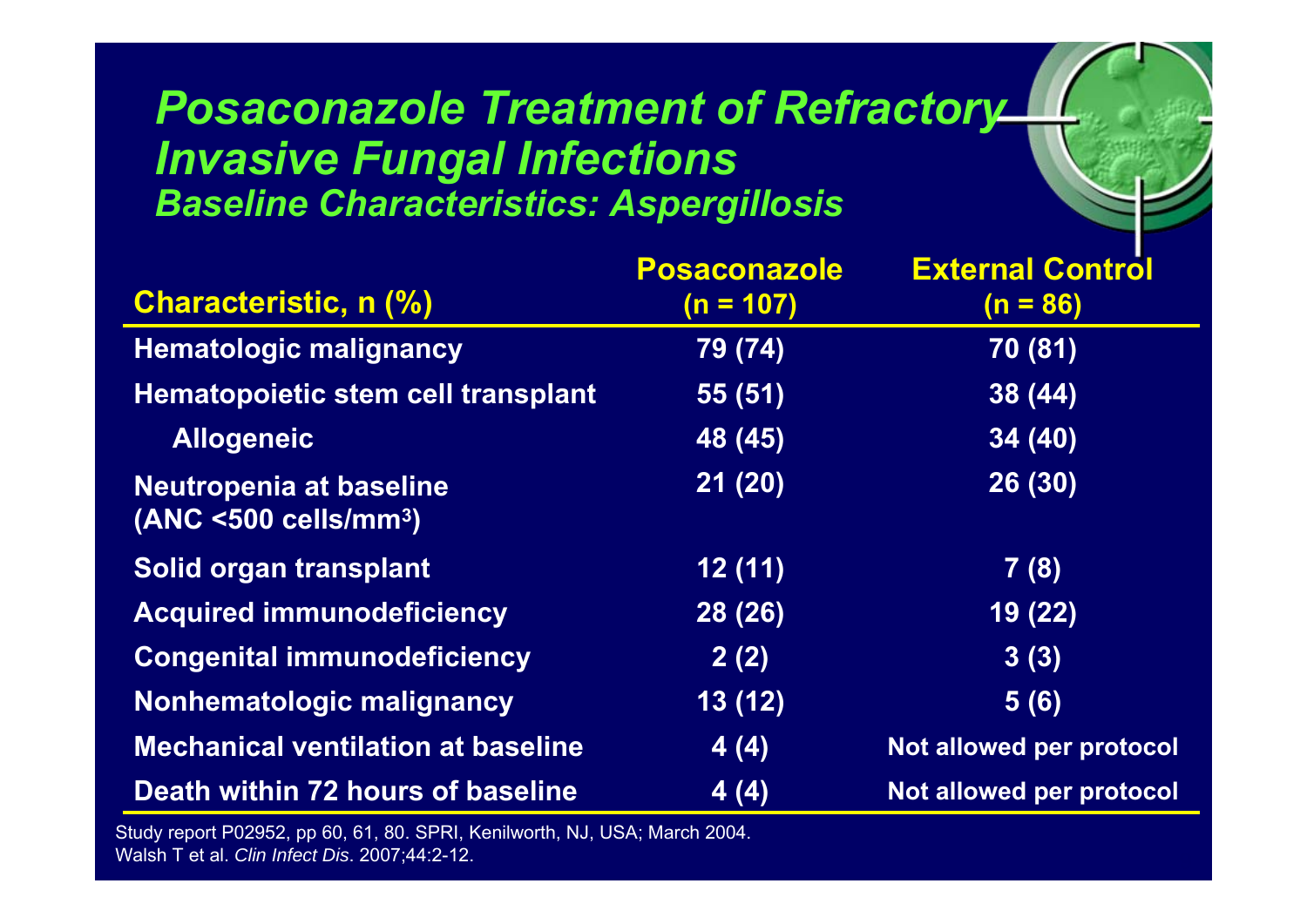#### *Posaconazole Treatment of Refractory Invasive Fungal Infections Global Response\*: Aspergillosis*



 $r_{\rm e}$ 

**\*Primary efficacy analysis (logistic regression).**

Walsh T et al. *Clin Infect Dis*. 2007;44:2-12.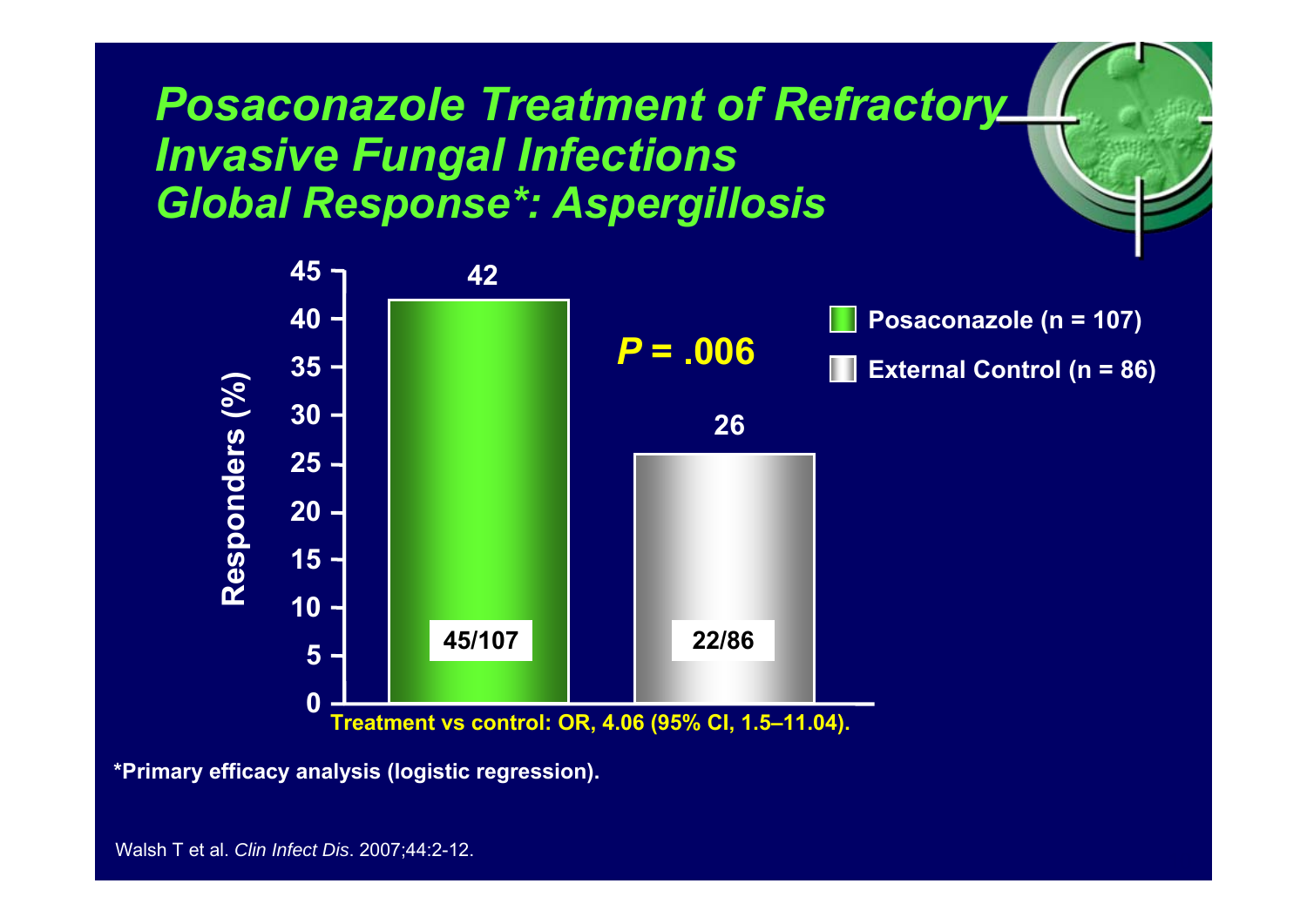

\*Global response in MITT subset with *Aspergillus* as primary pathogen. Walsh T et al. *Clin Infect Dis*. 2007;44:2-12. Study report P02952, pp 76, 300. SPRI, Kenilworth, NJ, USA; March 2004.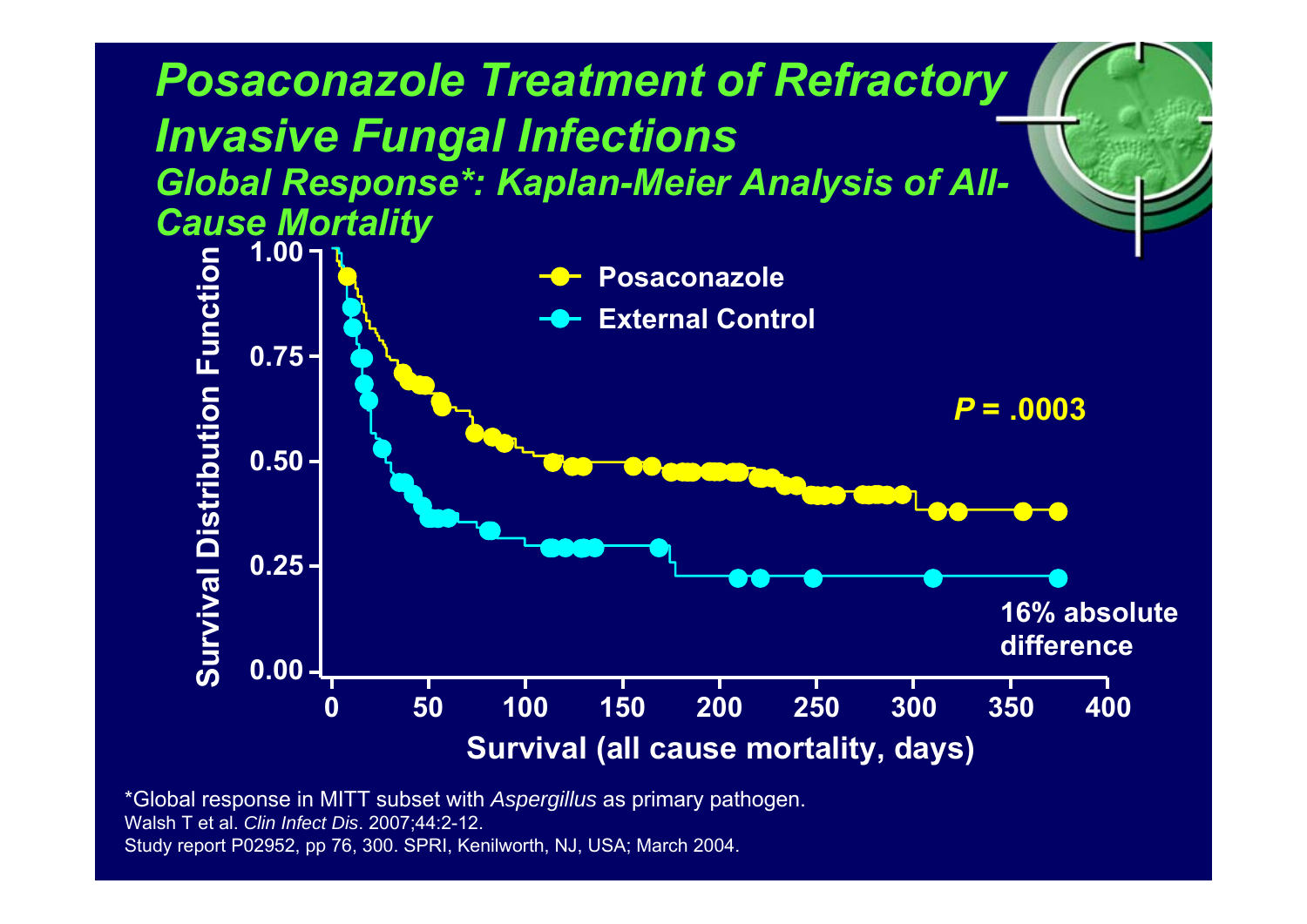# **Posaconazole Registration Data for Refractory Invasive Fungal Infections** *Results for Other Pathogens Results for Other Pathogens*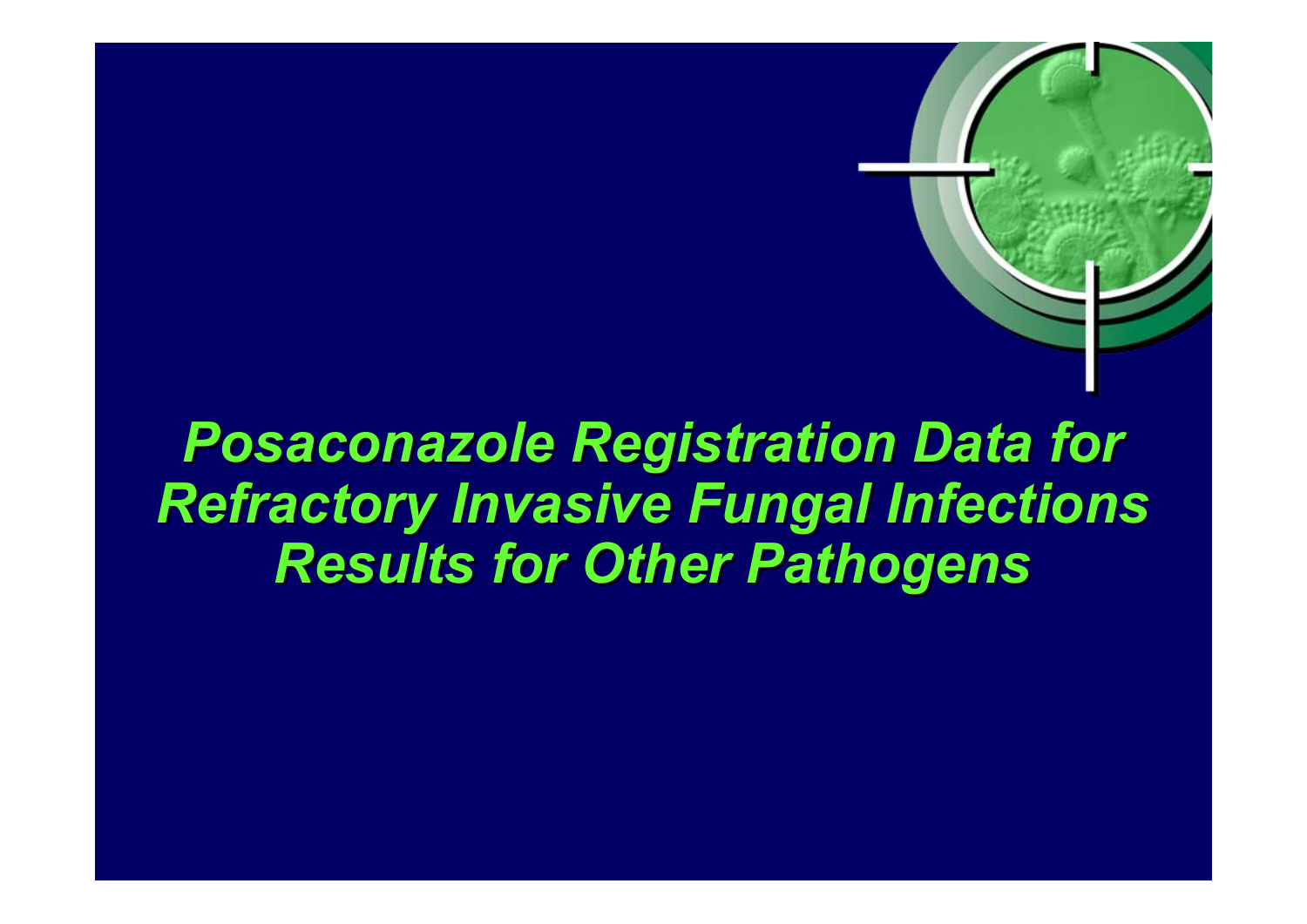#### *Posaconazole for Zygomycosis Study Design*

• **Patients identified through enrollment forms from the Schering-Plough compassionate use protocol**

 $r_{\rm e}$ 

- **Refractory zygomycosis**
- **Intolerant of other antifungal therapy**
- **91 patients with proven or probable\* zygomycosis included in analysis**
- **Team of experts reviewed each case and determined outcome at ≤12 weeks after initiation of posaconazole**
	- **Complete response: resolution of infection**
	- **Partial response: clinically meaningful improvement**
	- **Stable disease: no improvement, but no deterioration**

#### − **Failure: deterioration**

\*Proven, probable, and possible as defined by the European Organisation for Research and Treatment of Cancer (EORTC) consensus criteria. Ascioglu S et al. *Clin Infect Dis*. 2002;34:7-14. van Burik J-A et al. *Clin Infect Dis*. 2006;42:e61-e65.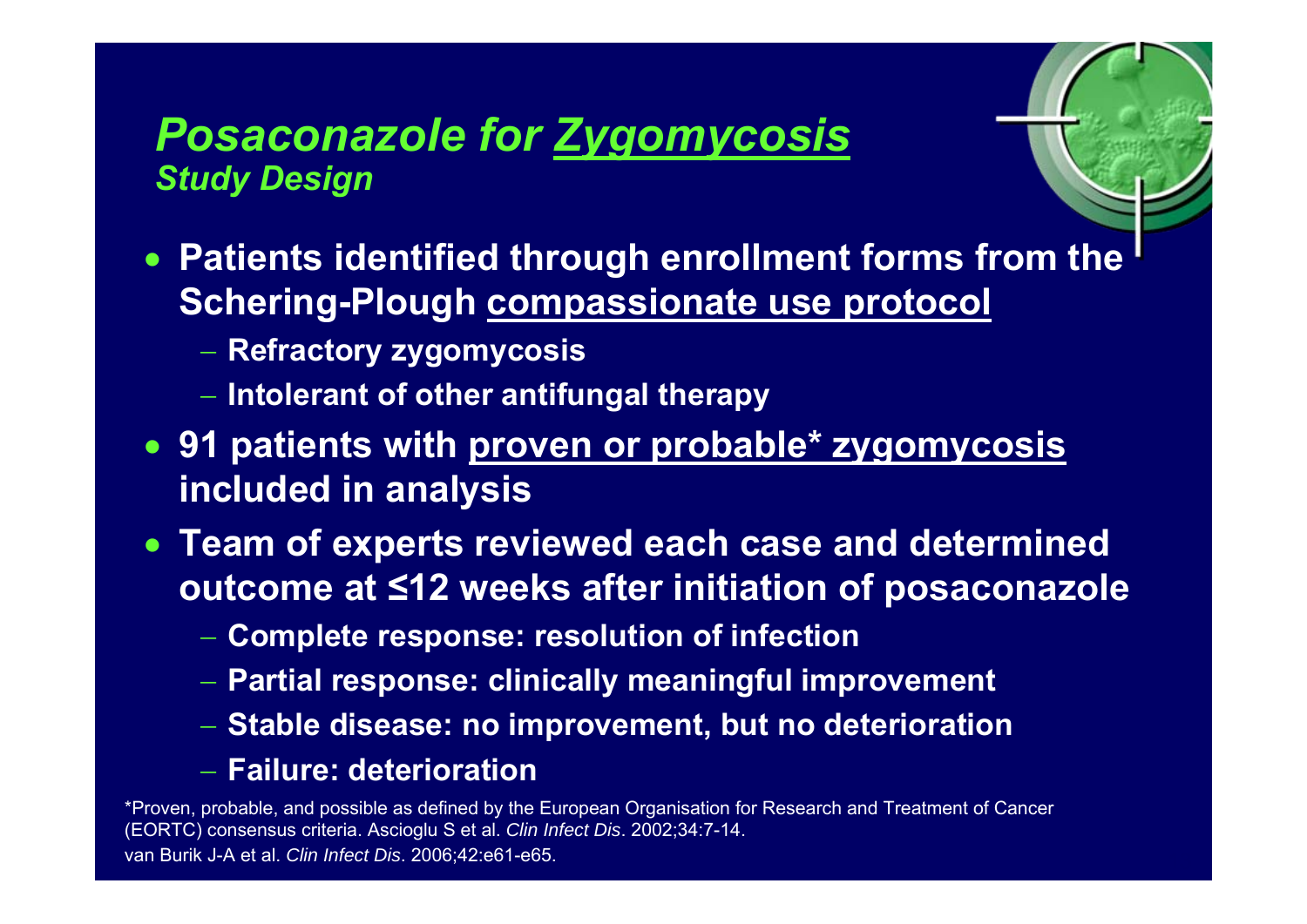#### *Posaconazole for Zygomycosis Success Rate by Reason for Enrollment*



 $r_{\rm e}$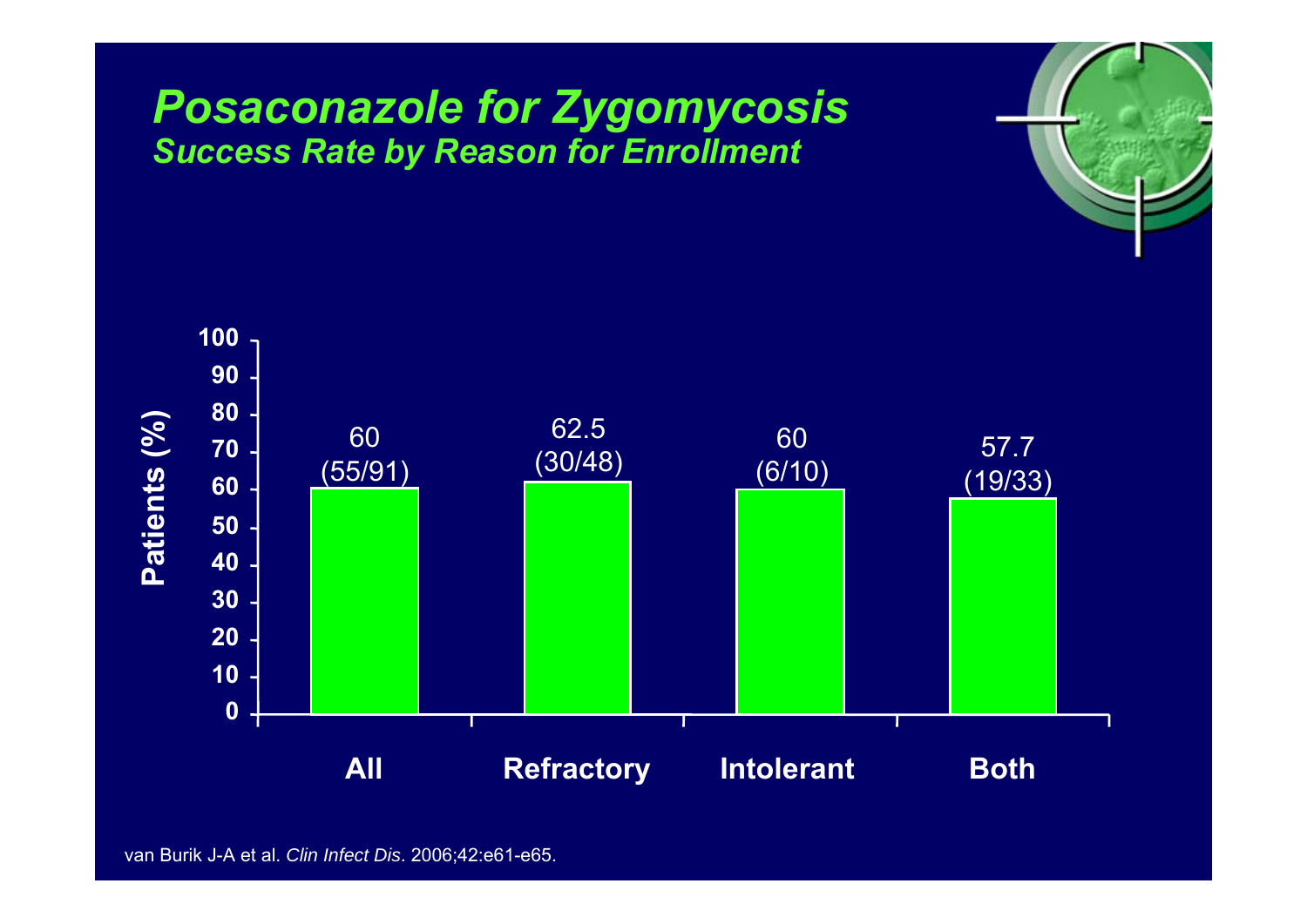# *Posaconazole Activity Against Fusariosis*



 $\bullet$ **Overall success: 46% (11/24)1,2**

- **18 refractory/intolerant cases**
- **6 proven infections but not refractory/intolerant (4/6 success)**

 $\bullet$ **Refractory/intolerant infections: 39% (7/18)2-4**

- **9 patients had disseminated disease**
- **14 were refractory, 4 were intolerant**
- **Prior therapy was amphotericin B**
- **6 patients were neutropenic at baseline, no response in the setting of persistent neutropenia 3**
- 1. Noxafil [summary of product characteristics]. Brussels, Belgium; SP Europe; 2006.
- 2. Raad I et al. ICAAC 2004. Abstract M-669.
- 3. Study report P00041, p 160-161. SPRI, Kenilworth, NJ, USA; March 2004.
- 4. Study report P02952, p 91-92. SPRI, Kenilworth, NJ, USA; March 2004.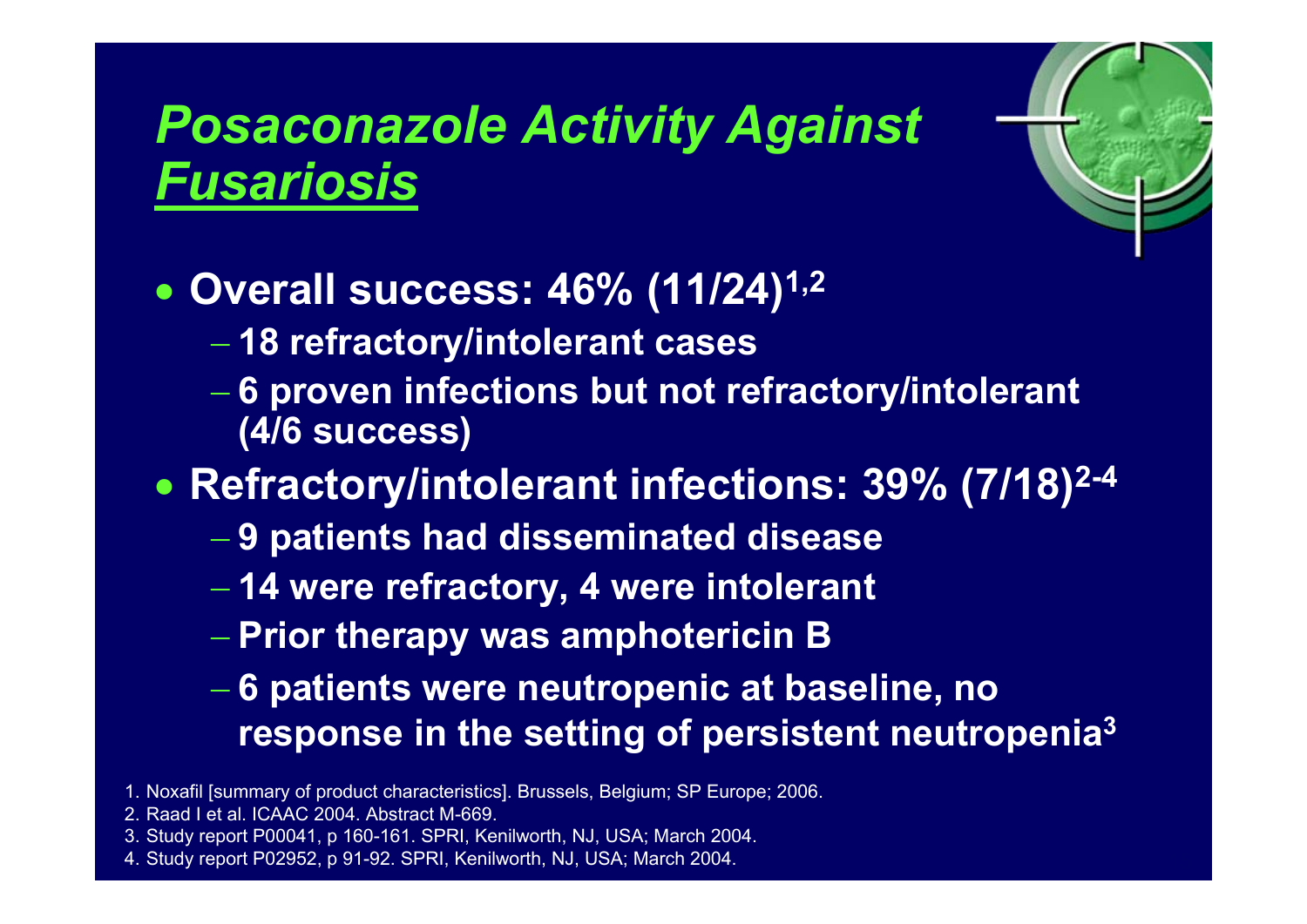# **Posaconazole Registration Data for** *Prophylaxis in High Prophylaxis in High -Risk Neutropenic Patients Neutropenic Patients*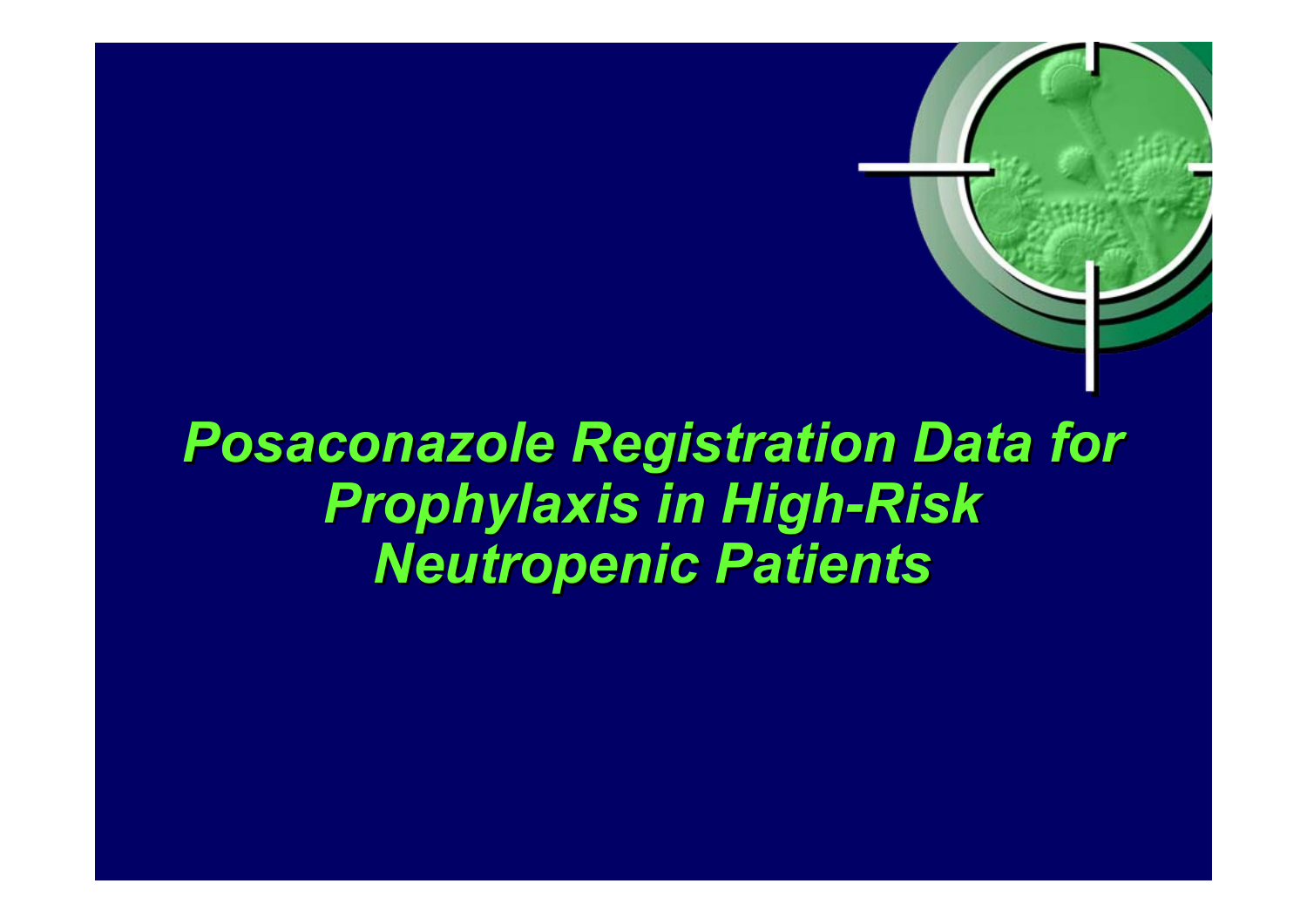#### *Posaconazole Prophylaxis in Neutropenic Patients Study Purpose and Primary Objective*

#### • **Purpose**

 **Evaluate the efficacy, safety, and tolerability of posaconazole as prophylaxis for invasive fungal infections in 602 high-risk patients with acute myelogenous leukemia or myelodysplastic syndrome and prolonged neutropenia**

 $r_{\rm e}$ 

- **Primary objective**
	- **Determine efficacy of posaconazole versus pooled standard azoles (fluconazole and itraconazole) in preventing proven or probable invasive fungal infections from randomization to 7 days after last dose**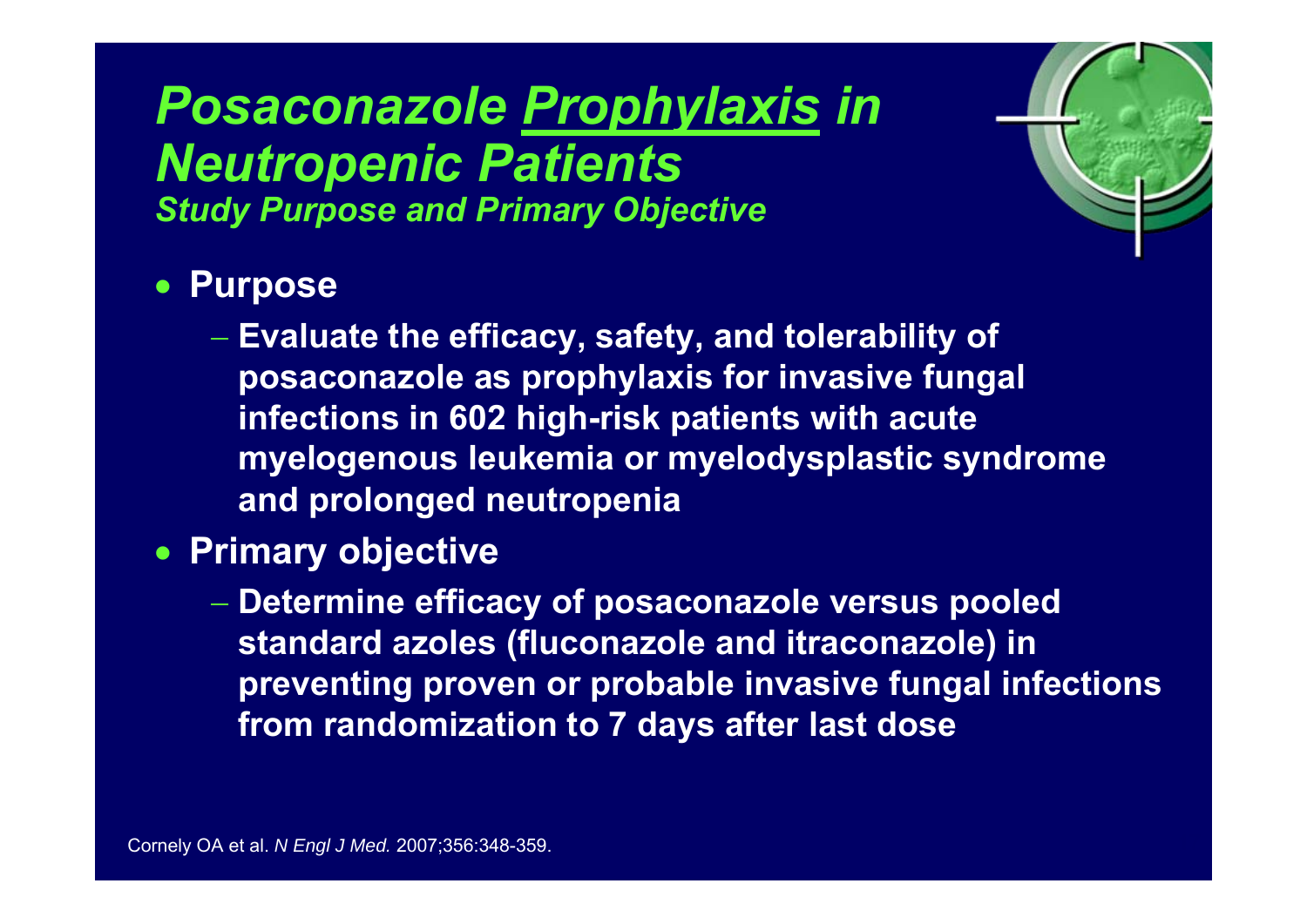# *Posaconazole Prophylaxis in Neutropenic Patients*

*Selected Inclusion Criteria*

- **Patients**  <sup>≥</sup>**13 years of age**
- **Anticipated neutropenia (absolute neutrophil count ≤500 cells/mm 3) for**  <sup>≥</sup>**7 days**

 $r_{\rm e}$ 

- **Treatment with intensive chemotherapy for:**
	- **Newly diagnosed acute myelogenous leukemia**
	- **Relapse of acute myelogenous leukemia**
	- **Myelodysplastic syndrome**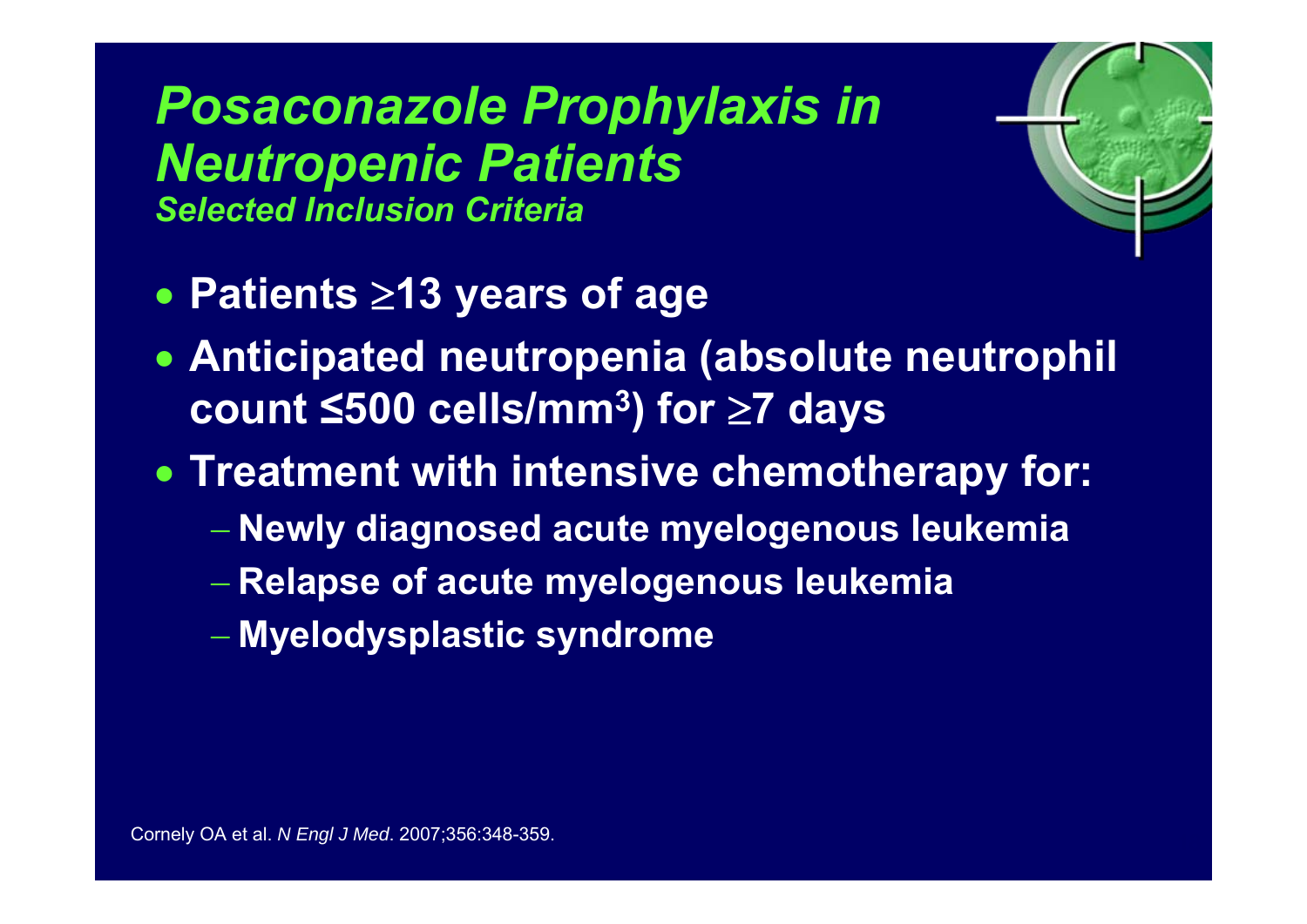### *Posaconazole Prophylaxis in Neutropenic Patients Study Design*



- $\bullet$  **Open-label, evaluator-blinded, randomized (1:1 ratio) trial**
- **Posaconazole 200 mg oral suspension 3x daily**
- **Standard azole\***
	- **Fluconazole 400 mg oral suspension 1x daily or**
	- **Itraconazole 200 mg oral solution 2x daily**
- **Patients unable to tolerate oral drug could receive intravenous prophylaxis at the same dose for**  <sup>≤</sup>**3 days per chemotherapy cycle**
	- **Intravenous alternative for posaconazole: amphotericin B deoxycholate 0.3 to 0.5 mg/kg daily**

\*Comparator to be used throughout study determined by each center prior to study commencement. Cornely OA et al. *N Engl J Med*. 2007;356:348-359.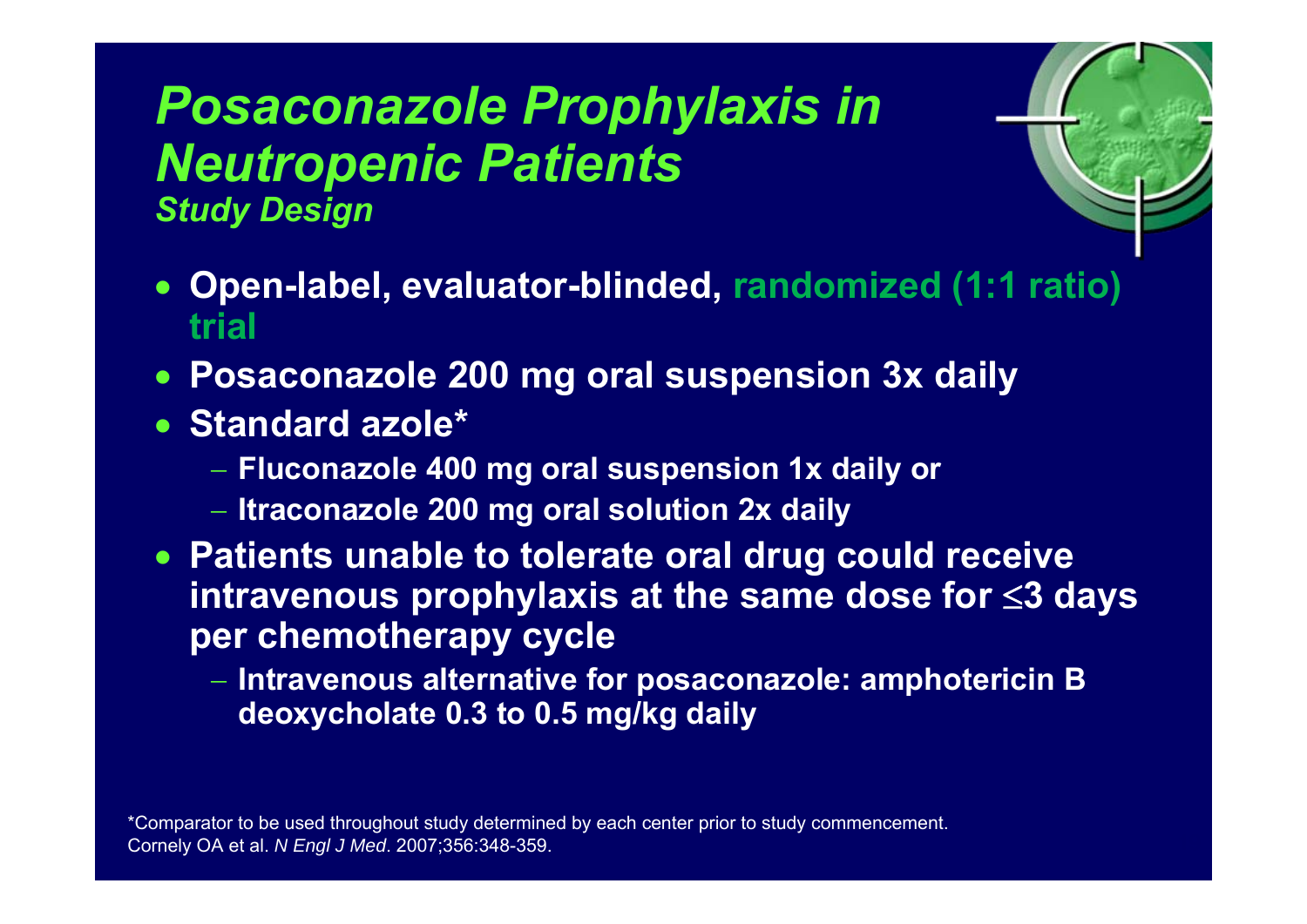### *Posaconazole Prophylaxis in Neutropenic Patients Primary End Point*



- **Incidence of proven or probable invasive fungal infection during treatment phase\* for the intent-to-treat population (N = 602) versus pooled standard azoles (fluconazole or itraconazole) as evaluated in two stages**
	- **Noninferiority of posaconazole versus pooled standard azoles and, if demonstrated,**
	- **Superiority of posaconazole versus pooled standard azoles**
- **Invasive fungal infections were adjudicated by an independent data review committee**

\*On-treatment period. Cornely OA et al. *N Engl J Med*. 2007;356:348-359.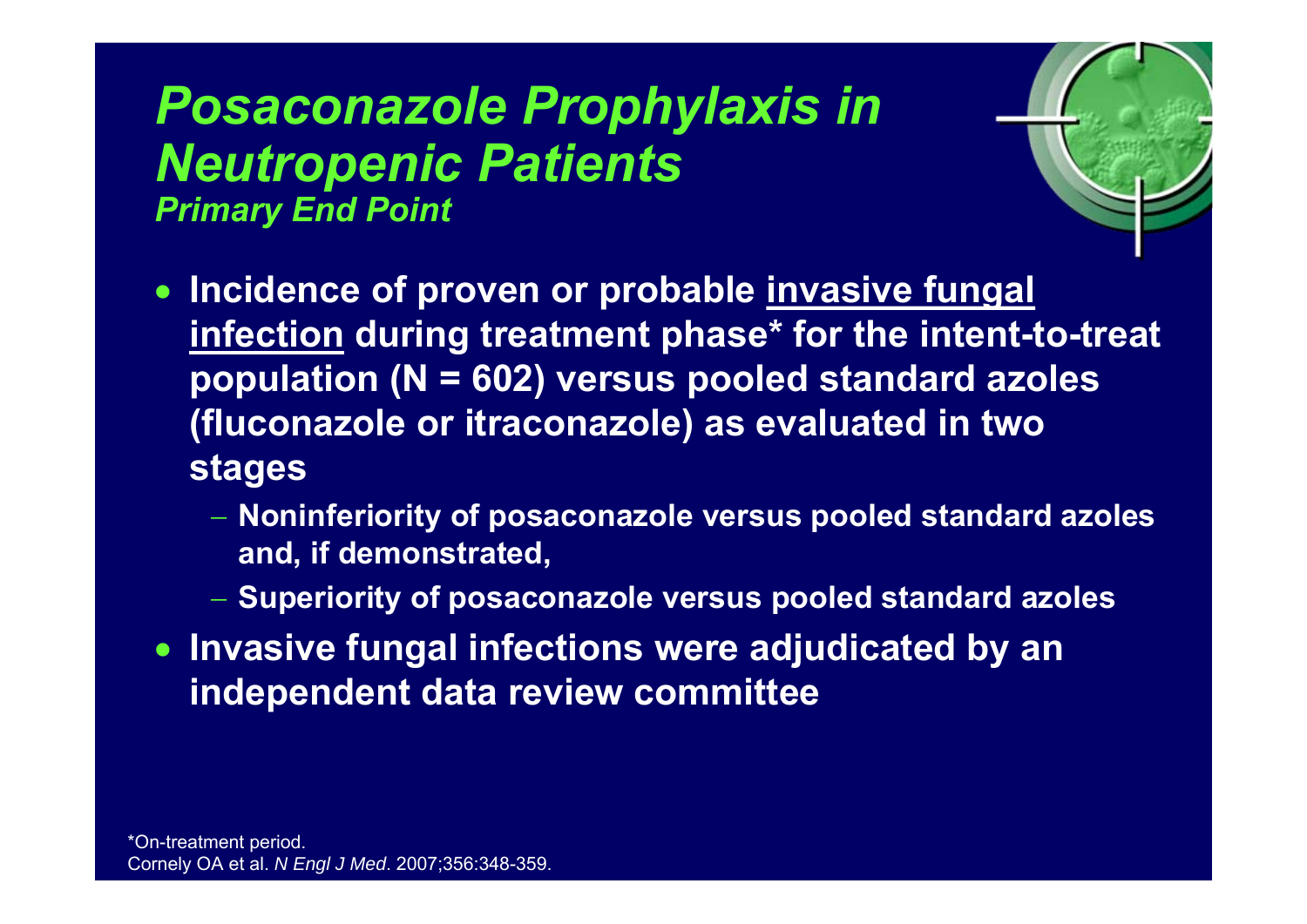### *Posaconazole Prophylaxis in Neutropenic Patients*

*Enrollment Summary*

**602 patients enrolled from 89 centers worldwide**

#### **Posaconazole**



#### **Standard azoles**

 $r_{\rm e}$ 

**n = 304 n = 298 Fluconazole (n = 240) Itraconazole (n = 58)**

Cornely OA et al. *N Engl J Med*. 2007;356:348-359.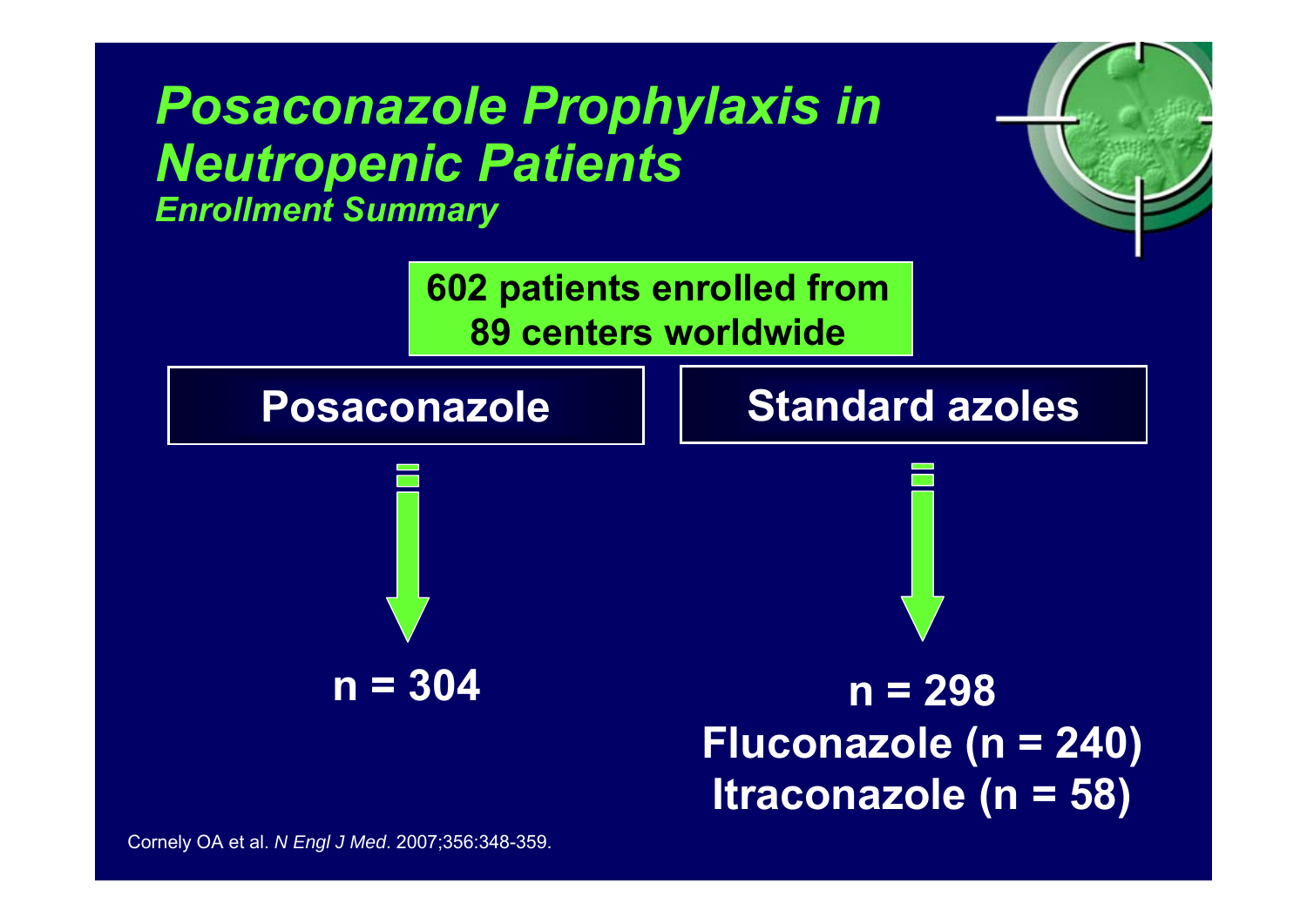| <b>Posaconazole Prophylaxis in</b><br><b>Neutropenic Patients</b><br><b>Summary of Cumulative Prophylaxis and Study</b><br><b>Duration</b> |                                      |                                                 |  |
|--------------------------------------------------------------------------------------------------------------------------------------------|--------------------------------------|-------------------------------------------------|--|
|                                                                                                                                            | <b>Posaconazole</b><br>$(n = 304)$   | <b>Standard</b><br><b>Azoles</b><br>$(n = 298)$ |  |
| <b>Duration of prophylaxis, days</b>                                                                                                       |                                      |                                                 |  |
| Mean $\pm$ SD <sup>1,2</sup>                                                                                                               | $29 \pm 21$                          | $25 \pm 17$                                     |  |
| Median (range) <sup>2</sup>                                                                                                                | $\overline{23}$ $\overline{(1-110)}$ | $20(1 - 80)$                                    |  |
| <b>Study duration*, days</b>                                                                                                               |                                      |                                                 |  |
| Mean $\pm$ SD <sup>1,2</sup>                                                                                                               | $93 \pm 33$                          | $90 \pm 33$                                     |  |

\*From randomization to last contact.

1. Cornely OA et al. *N Engl J Med*. 2007;356:348-359.

2. Study report P01899, p 143. SPRI, Kenilworth, NJ, USA; November 2005.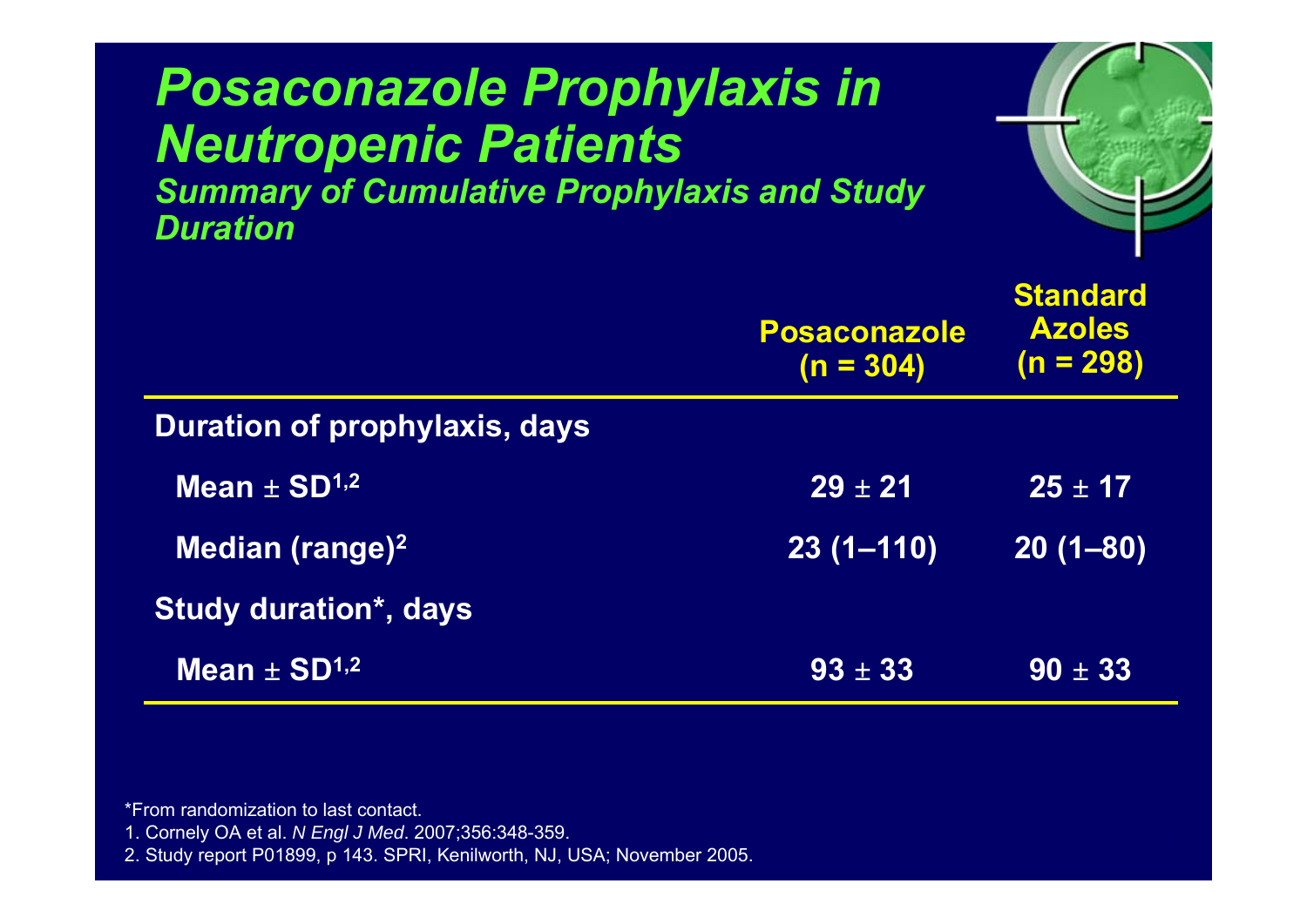

IFI indicates invasive fungal infection.

1. Noxafil [summary of product characteristics]. Brussels, Belgium; SP Europe; 2006.

- 2. Cornely OA et al. *N Engl J Med*. 2007;356:348-359.
- 3. Study report P01899, p 106,108,109. SPRI, Kenilworth, NJ, USA; November 2005.

\*On-treatment period.<br>. †Fixed-time period.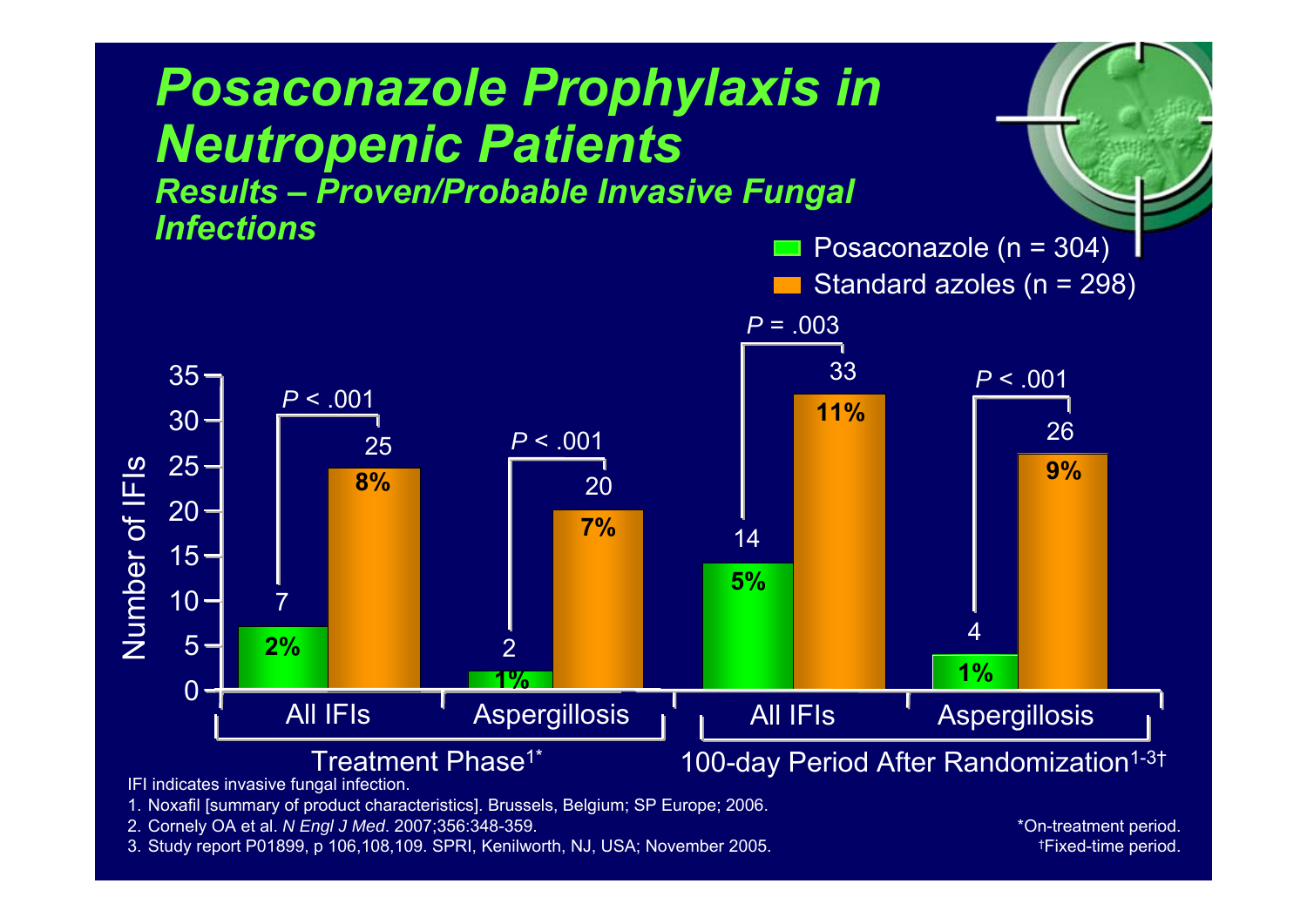

\*Estimated using log-rank statistics. Censoring time is the minimum of the last contact date and day 100. Cornely OA et al. *N Engl J Med*. 2007;356:348-359.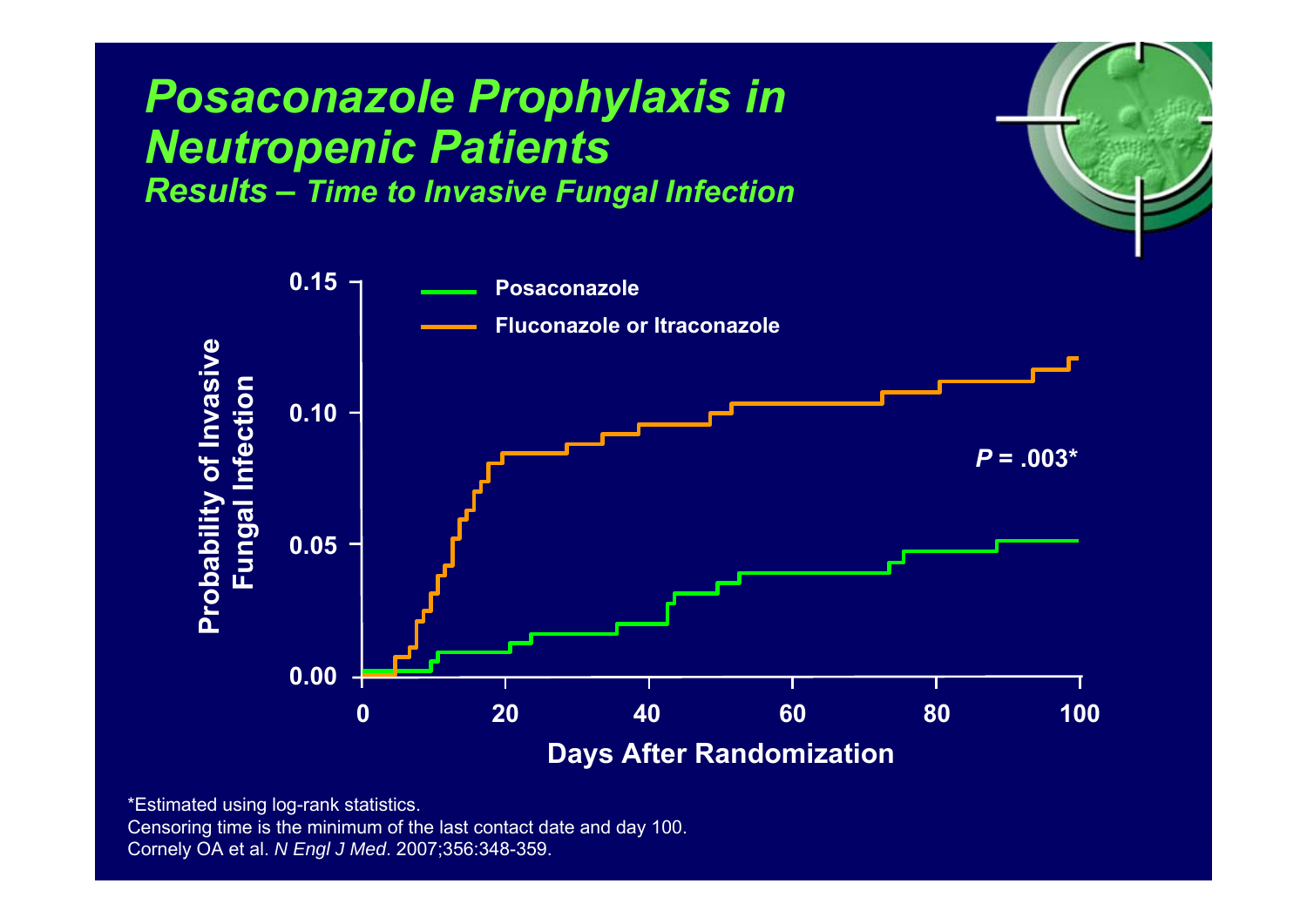#### *Posaconazole Prophylaxis in Neutropenic Patients Results – Death From Any Cause*



 $r_{\rm e}$ 

\*Estimated using log-rank statistics. Censoring time is the minimum of the last contact date and day 100. Cornely OA et al. *N Engl J Med*. 2007;356:348-359.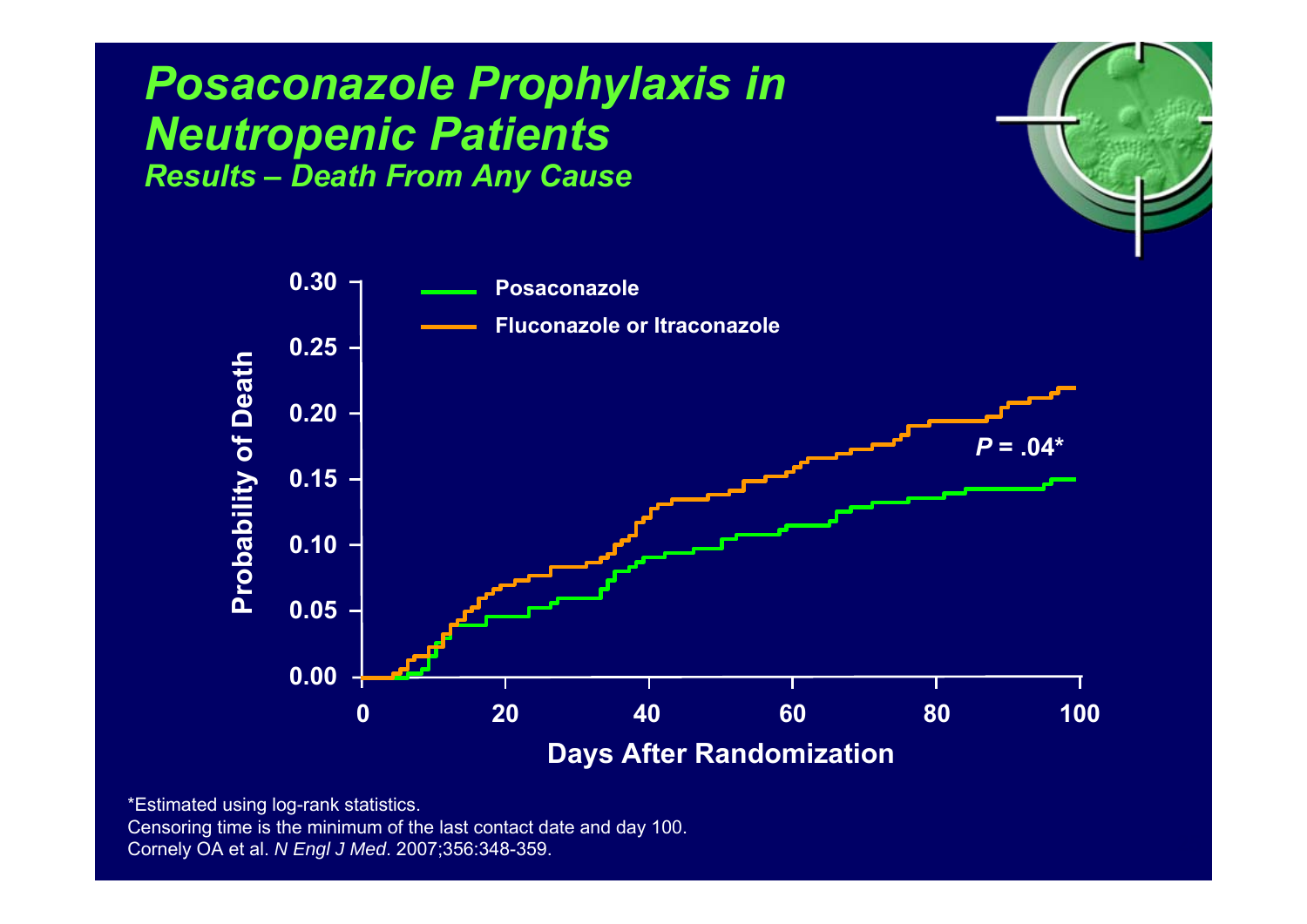

 $r_{\rm e}$ 

#### *Posaconazole Prophylaxis in Neutropenic Patients Results – Time to Invasive Fungal Infection or Death*

\*Estimated using log-rank statistics. Cornely OA et al. *N Engl J Med*. 2007;356:348-359.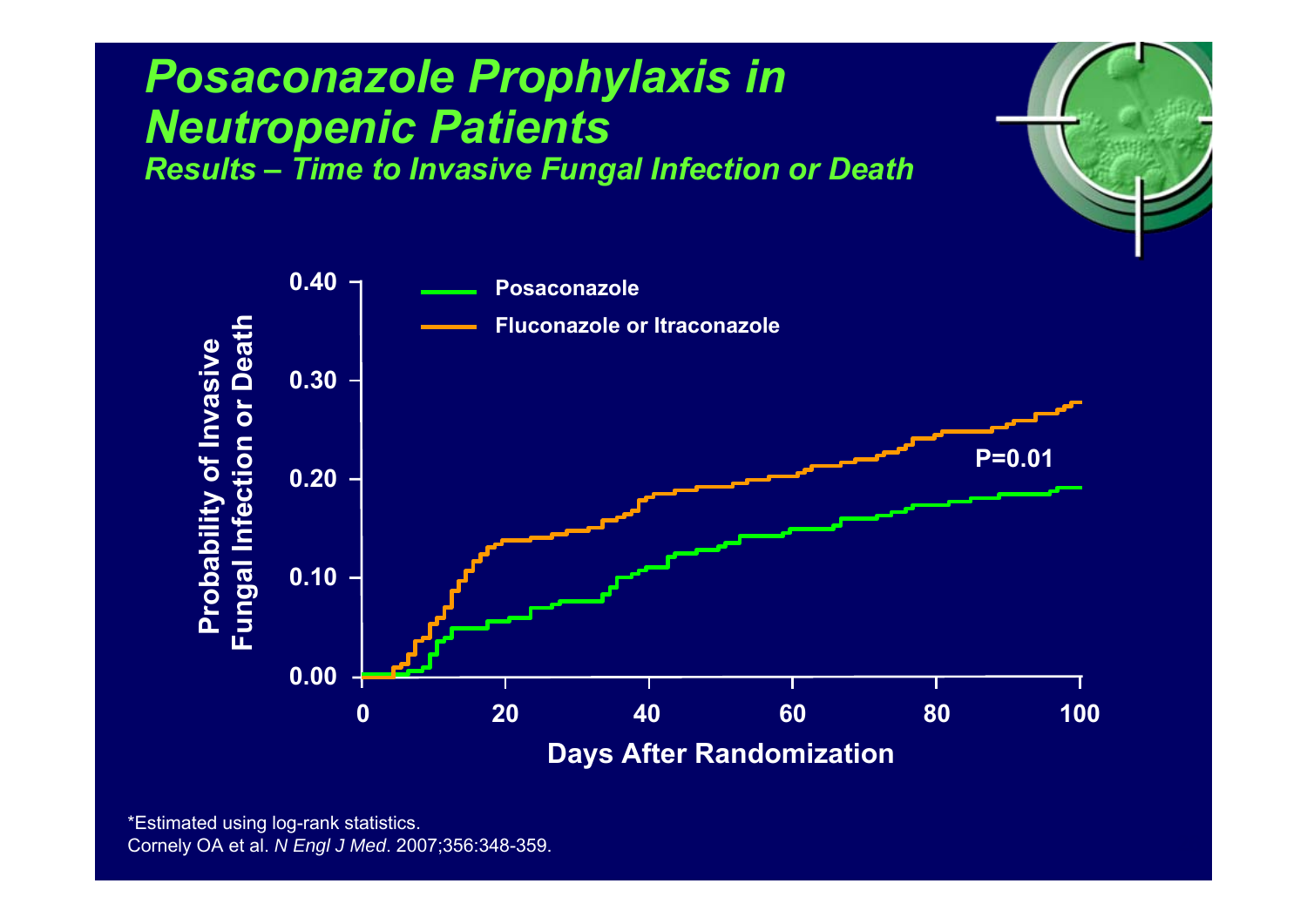### *Prophylaxis in Neutropenic Patients Serious (≥2%) AEs \**

|                                    | Patients, n (%)        |                |             |            |
|------------------------------------|------------------------|----------------|-------------|------------|
|                                    | <b>Standard Azoles</b> |                |             |            |
|                                    | <b>POS</b>             | <b>FLU/ITZ</b> | <b>FLU</b>  | ITZ        |
| <b>Event</b>                       | $(n = 304)$            | $(n = 298)$    | $(n = 240)$ | $(n = 58)$ |
| <b>Any event</b>                   |                        |                |             |            |
| <b>Total</b>                       | 159 (52)               | 175 (59)       | 143(60)     | 32(55)     |
| <b>Neutropenia</b>                 | 22(7)                  | 23(8)          | 18(8)       | 5(9)       |
| <b>Gastrointestinal hemorrhage</b> | 8(3)                   | 3(1)           | 2(1)        | 1(2)       |
| <b>Bilirubinemia</b>               | 7(2)                   | 5(2)           | 4(2)        | 1(2)       |
| <b>Hypotension</b>                 | 10(3)                  | 21(7)          | 17(7)       | 4(7)       |
| <b>Cardiac failure</b>             | 6(2)                   | 3(1)           | 3(1)        | $\bf{0}$   |
| <b>Cardiac arrest</b>              | 4(1)                   | 6(2)           | 5(2)        | 1(2)       |
| <b>Cardiorespiratory arrest</b>    | 4(1)                   | 5(2)           | 4(2)        | 1(2)       |
| <b>Atrial fibrillation</b>         | 2(1)                   | 6(2)           | 5(2)        | 1(2)       |

 $r_{\rm e}$ 

\*Events are listed for the period from randomization until 30 days after the last dose of the study drug had been administered. Numbers for subentries may not sum to the total numbers because patients could have more than 1 event.<br>†Full list of serious adverse events are available with the publication.

Cornely OA et al. *N Engl J Med*. 2007;356:348-359.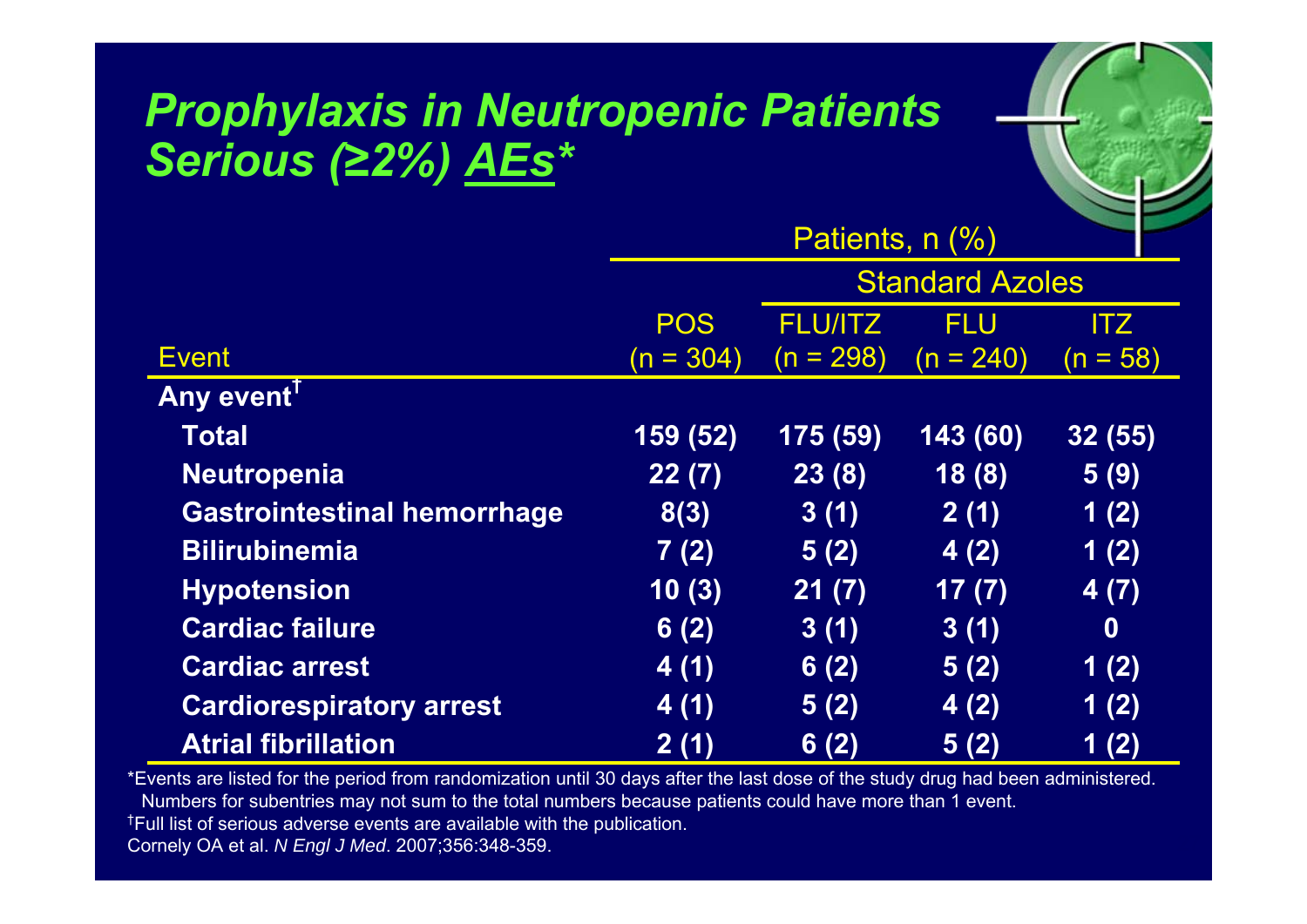### *Posaconazole Prophylaxis in Neutropenic Patients Conclusions*



#### • **Posaconazole was**

- **Superior to standard azoles for prevention of invasive fungal infection**
- **Superior to standard azoles for prevention of invasive aspergillosis**
- **Associated with a significant survival benefit**
- **Safety profile of posaconazole was comparable to that of pooled standard azoles**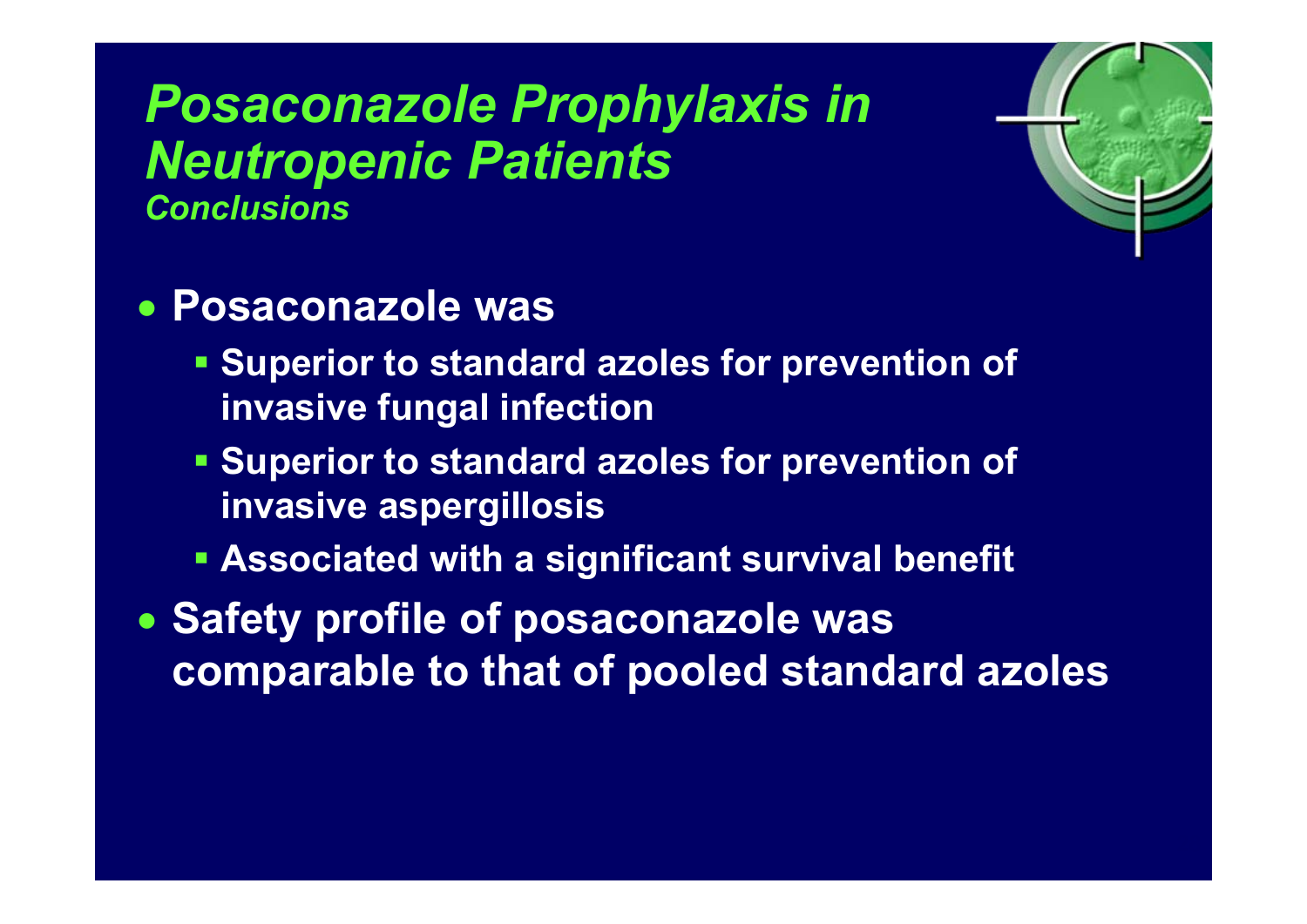*Posaconazole Prophylaxis in Allogeneic Hematopoietic Stem Cell Transplant Recipients With Graft-Versus-Host Disease Study Purpose and Primary Objective*



#### • **Purpose**

 **Evaluate the efficacy, safety, and tolerability of posaconazole as prophylaxis for invasive fungal infection in allogeneic hematopoietic stem cell transplant recipients with acute or chronic graft-versus-host disease** 

#### • **Primary objective**

 **Determine efficacy of posaconazole versus fluconazole in preventing proven or probable invasive fungal infection from randomization to 112 days after first dose (fixed treatment period)\***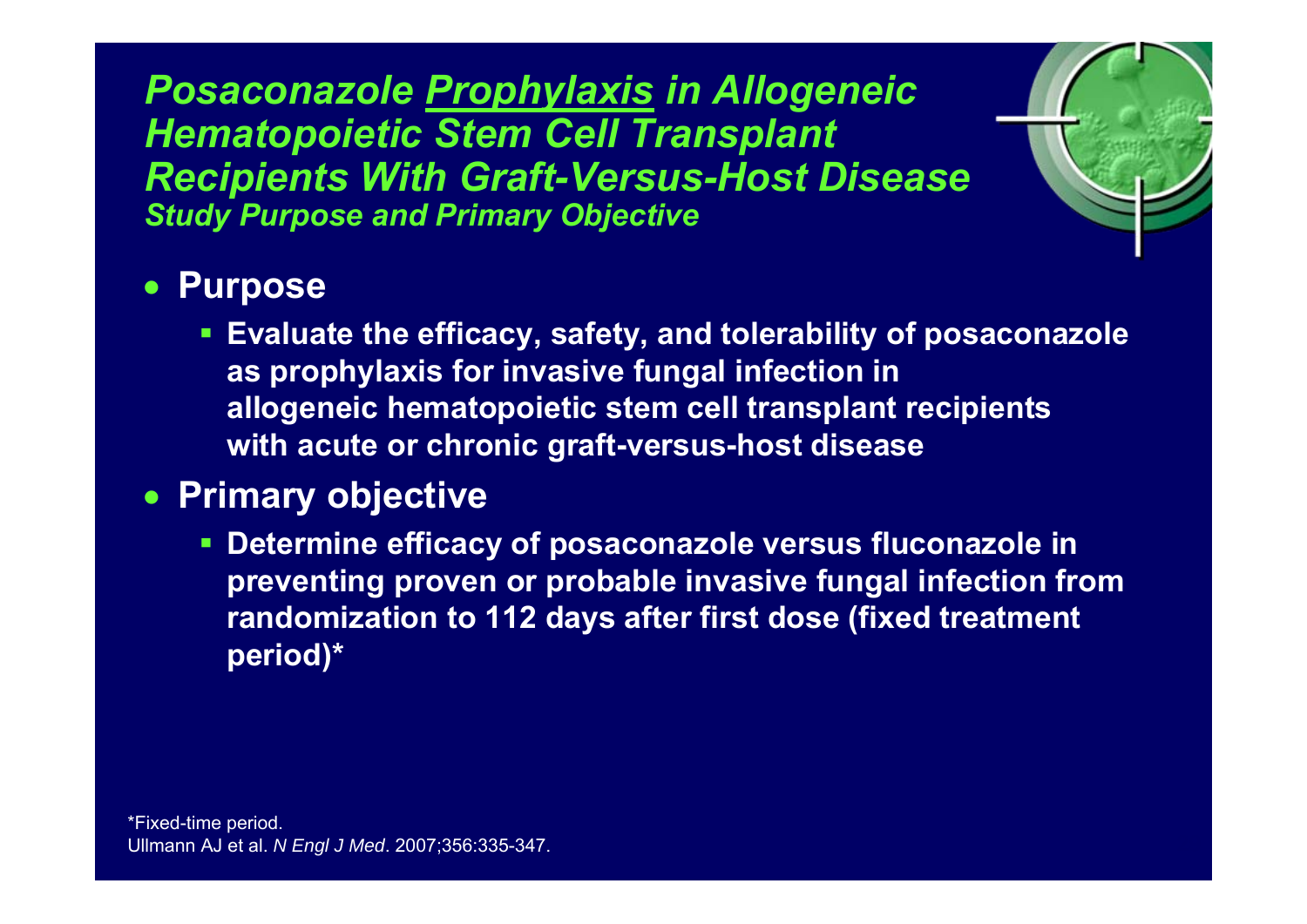*Posaconazole Prophylaxis in Allogeneic Hematopoietic Stem Cell Transplant Recipients With Graft-Versus-Host Disease Selected Inclusion Criteria*



- **Allogeneic hematopoietic stem cell transplant recipients**  <sup>≥</sup>**13 years of age**
- **Acute or chronic extensive graft-versus-host disease**
- **Treatment with intensive immunosuppressive therapy**
	- **High-dose corticosteroids**
	- **Antithymocyte globulin**
	- **Steroid-sparing regimen comprising a combination of**  <sup>≥</sup>**2 immunosuppressive agents or modalities**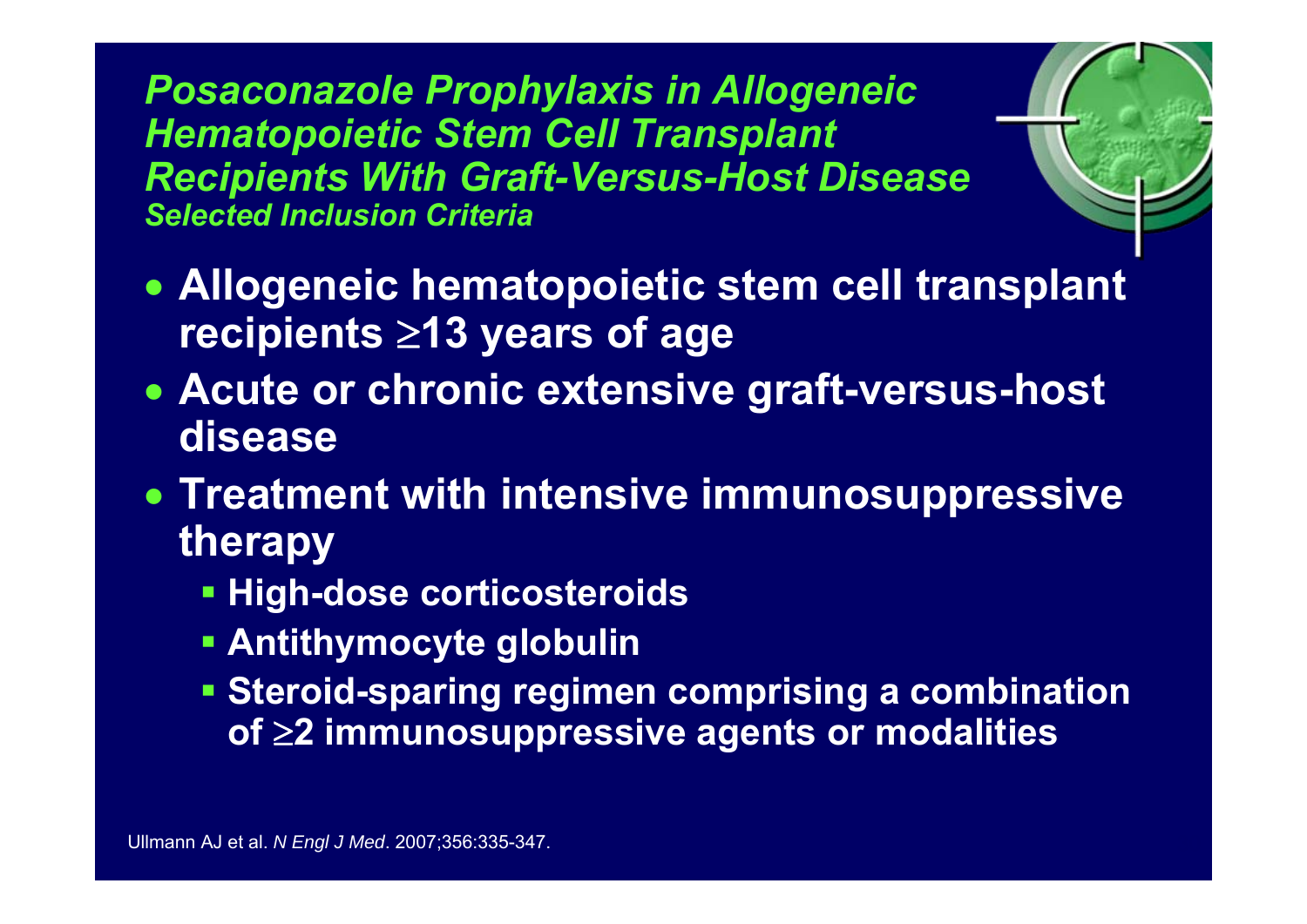*Posaconazole Prophylaxis in Allogeneic Hematopoietic Stem Cell Transplant Recipients With Graft-Versus-Host Disease Study Design*



- •**Double-blind, double-dummy, randomized trial**
- $\bullet$ **Posaconazole 200 mg 3x daily** *or*
- •**Fluconazole 400 mg oral capsule 1x daily**
- • **Patients unable to tolerate oral study drug:**
	- **Suspension of study drug until oral medication could be tolerated**
	- **Non-azole intravenous prophylaxis could be substituted for no more than 4 days**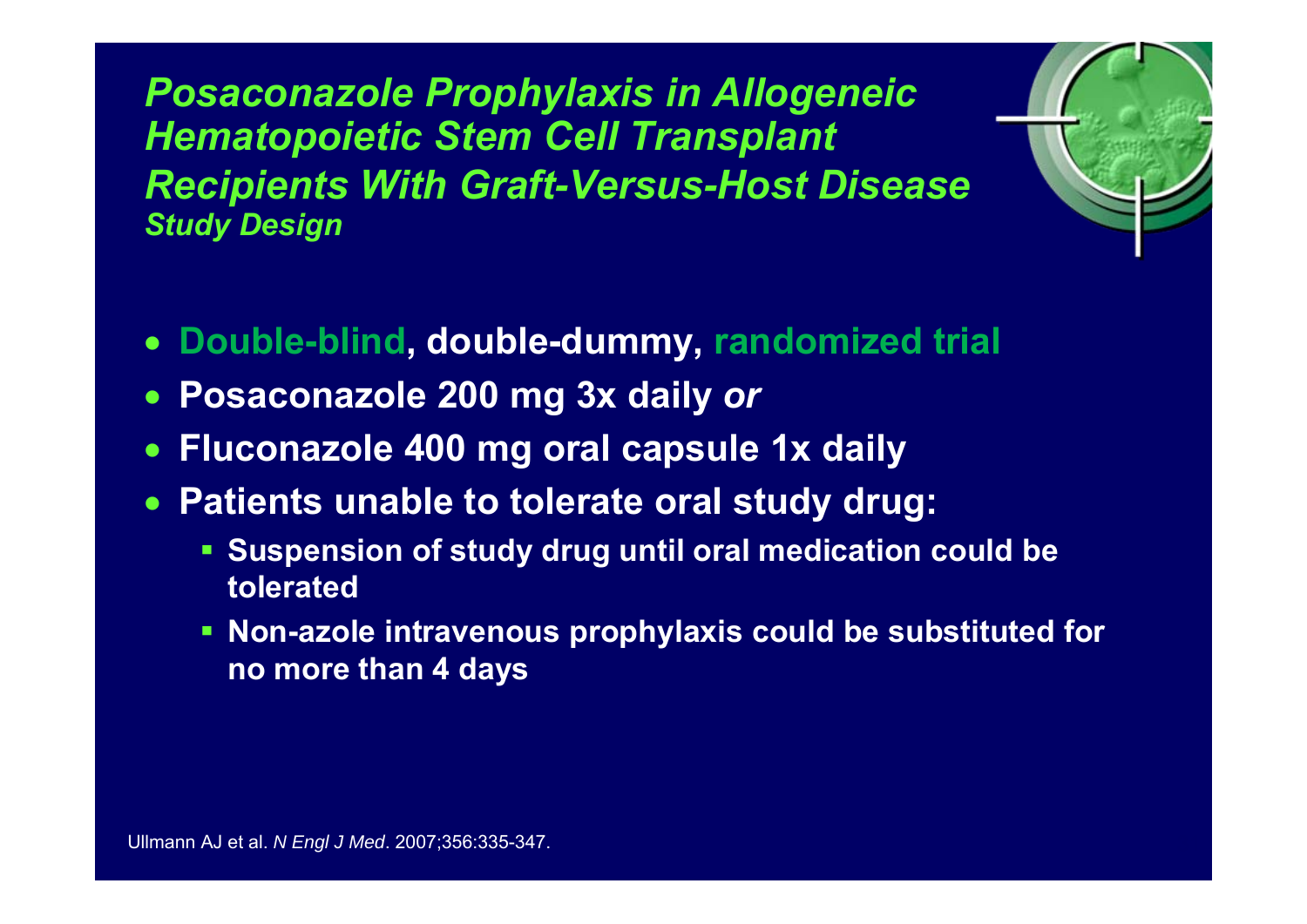*Posaconazole Prophylaxis in Allogeneic Hematopoietic Stem Cell Transplant Recipients With Graft-Versus-Host Disease Primary End Point*



- **Incidence of proven or probable invasive fungal infection during the fixed treatment period\* for the intent-to-treat population versus fluconazole as evaluated in 2 stages:**
	- **Noninferiority of posaconazole versus fluconazole and if demonstrated,**
	- **Superiority of posaconazole versus fluconazole**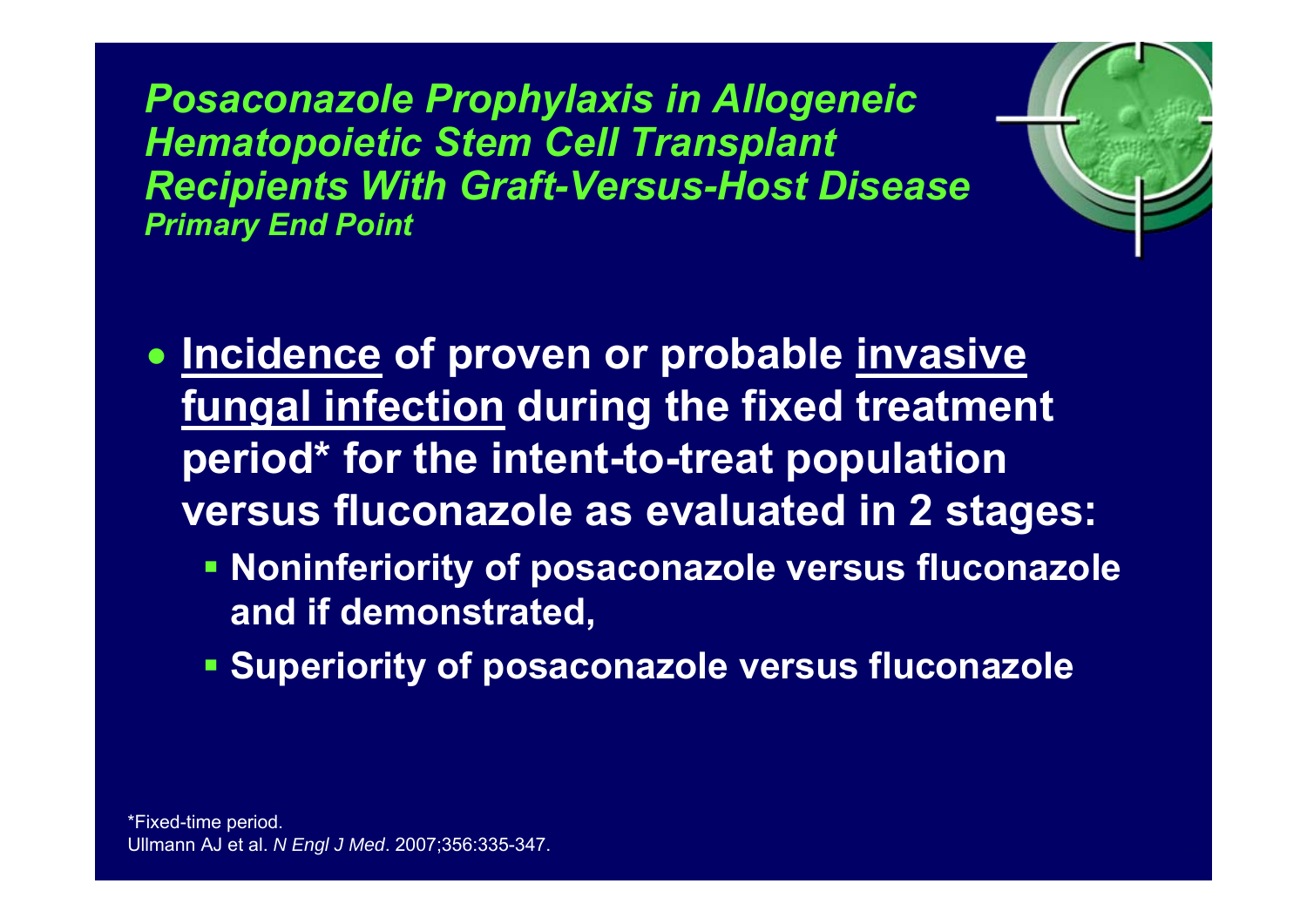*Posaconazole Prophylaxis in Allogeneic Hematopoietic Stem Cell Transplant Recipients With Graft-Versus-Host Disease Patient Populations*



|                                | <b>Posaconazole Fluconazole</b> |     |
|--------------------------------|---------------------------------|-----|
| Intent-to-treat population, n  | 301                             | 299 |
| <b>All-treated subjects, n</b> | 291                             | 288 |

**Intent-to-treat population: all randomized subjects All-treated subjects: Intent-to-treat subset who received**  ≥**1 dose**

ITT indicates intent-to-treat. Ullmann AJ et al. *N Engl J Med*. 2007;356:335-347.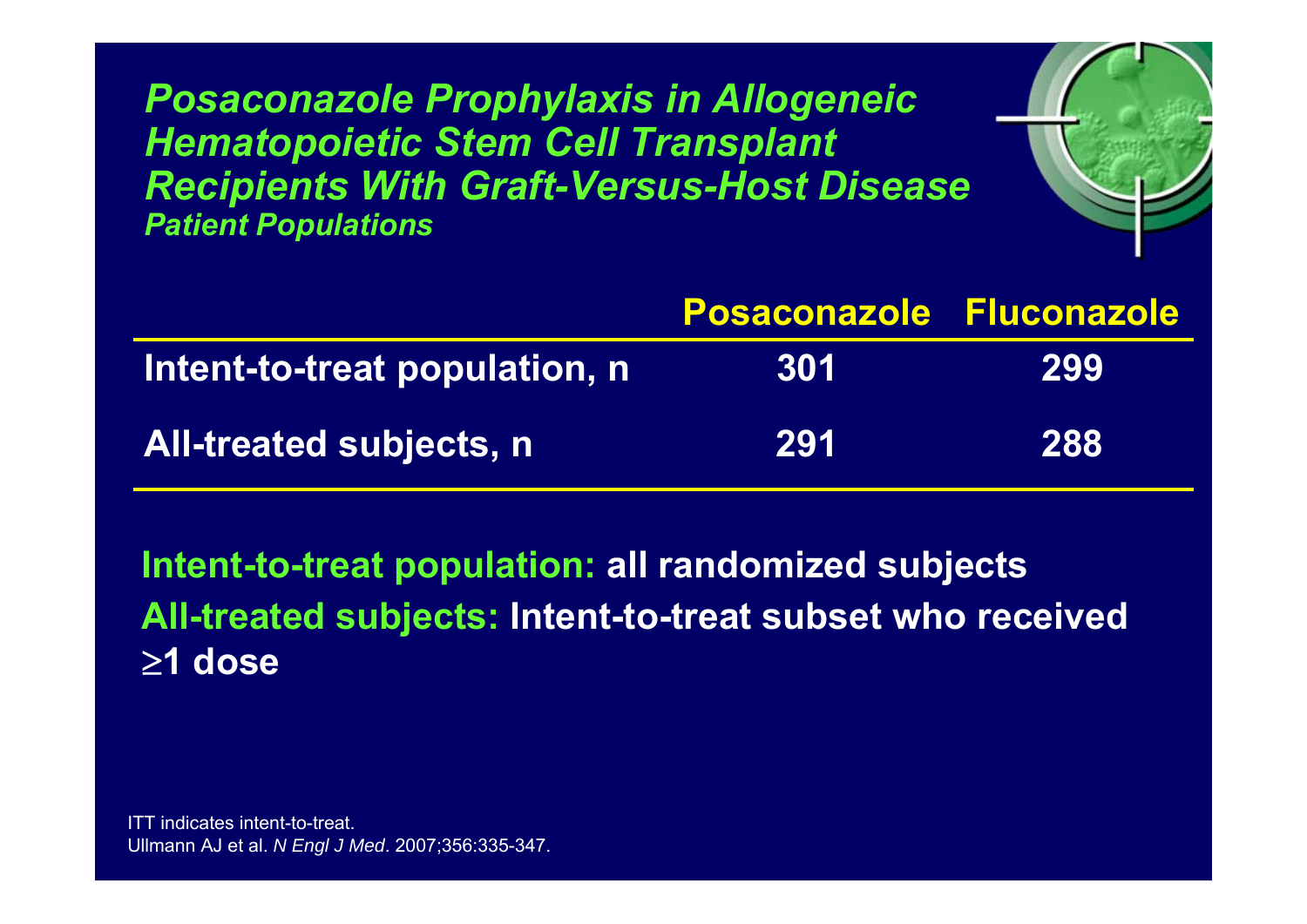*Posaconazole Prophylaxis in Allogeneic Hematopoietic Stem Cell Transplant Recipients With Graft-Versus-Host Disease Cumulative Duration of Prophylaxis*



 $r_{\rm e}$ 

All-treated patients (intent-to-treat subset who received <sup>≥</sup>1 dose): posaconazole (n = 291); fluconazole (n = 288).

- 1. Ullmann AJ et al. *N Engl J Med*. 2007;356:335-347.
- 2. Study report C/I98-316, p 153. SPRI, Kenilworth, NJ, USA; June 2005.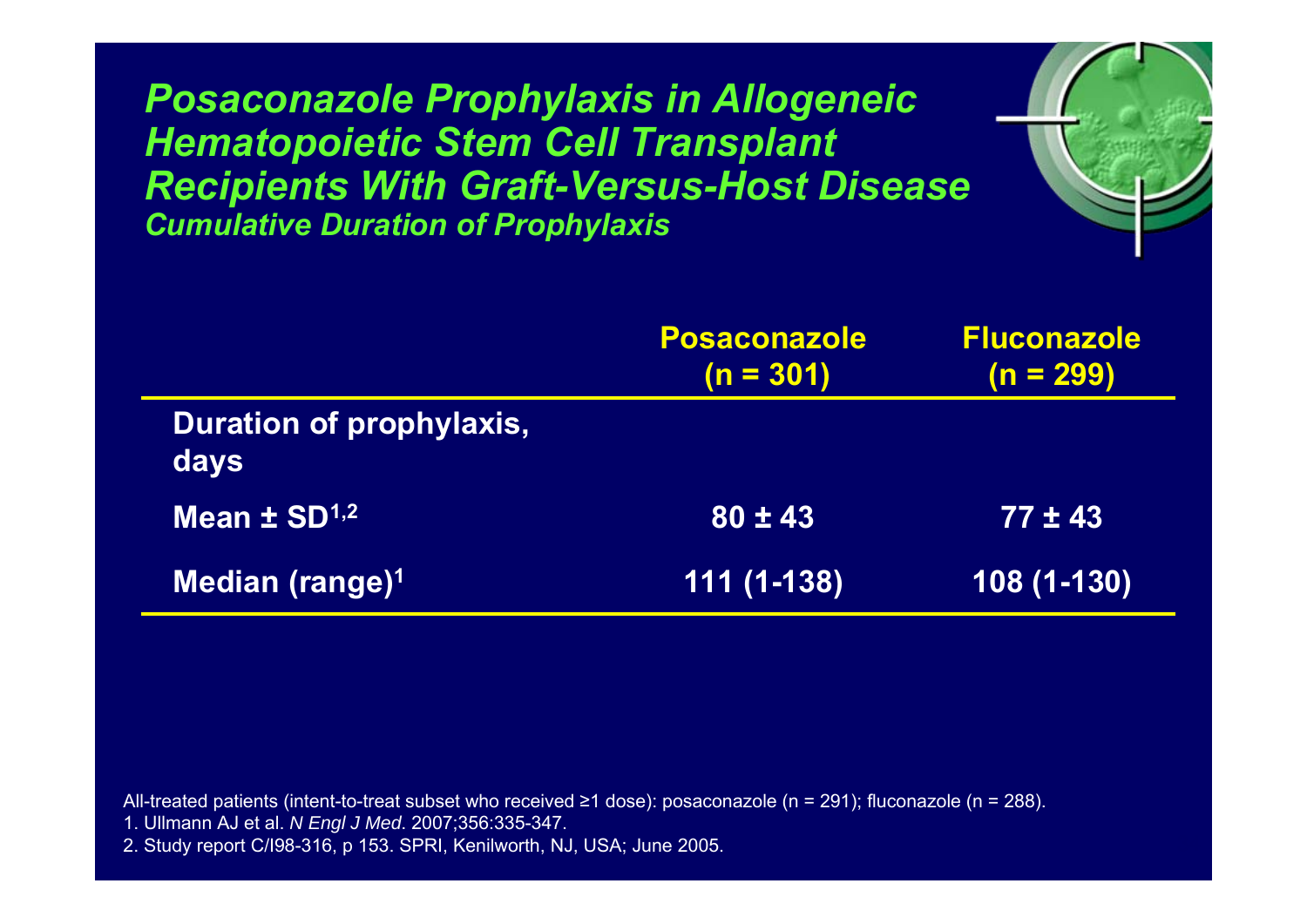*Posaconazole Prophylaxis in Allogeneic Hematopoietic Stem Cell Transplant Recipients With Graft-Versus-Host Disease Results – Proven/Probable Invasive Fungal Infections*

 $r_{\rm e}$ 



Ullmann AJ et al. *N Engl J Med*. 2007;356:335-347.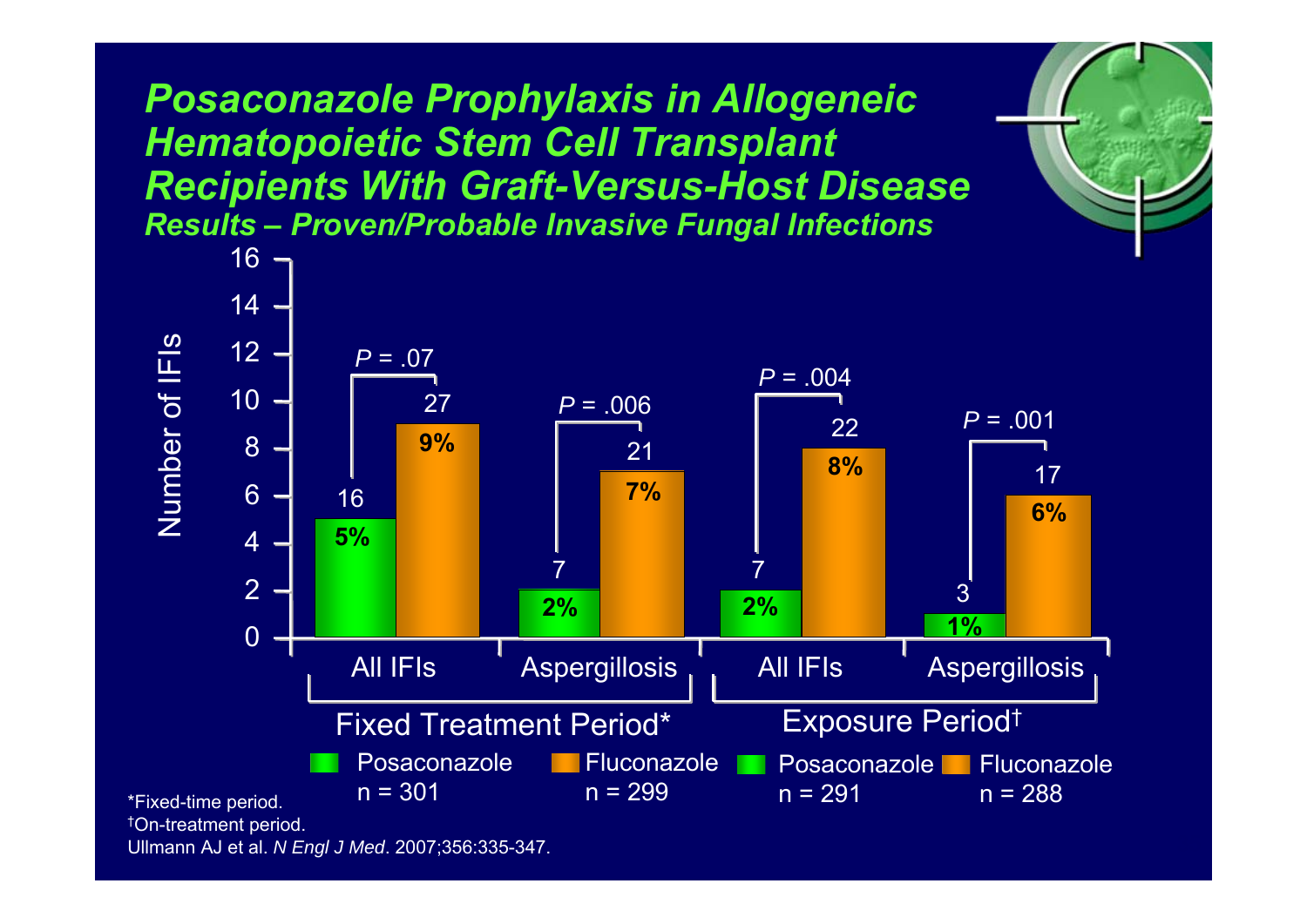*Posaconazole Prophylaxis in Allogeneic Hematopoietic Stem Cell Transplant Recipients With Graft-Versus-Host Disease Time From First Dose to Invasive Fungal Infection\* – Fixed Treatment Period †* **20 Probability of Onset of Infection (%)** Probability of Onset of Infection (%) **18Mean (days) 16Fluconazole (88) 100Posaconazole (102) 141210**  $P = 0.048$ **8 64200 10 20 30 40 50 60 70 80 90 100** \*All-treated subset. †Fixed-time period. **Days From First Dose** All non-invasive fungal infection events are considered censored; all subjects censored at the end of prophylaxis phase. Ullmann AJ et al. *N Engl J Med*. 2007;356:335-347.

 $r_{\rm e}$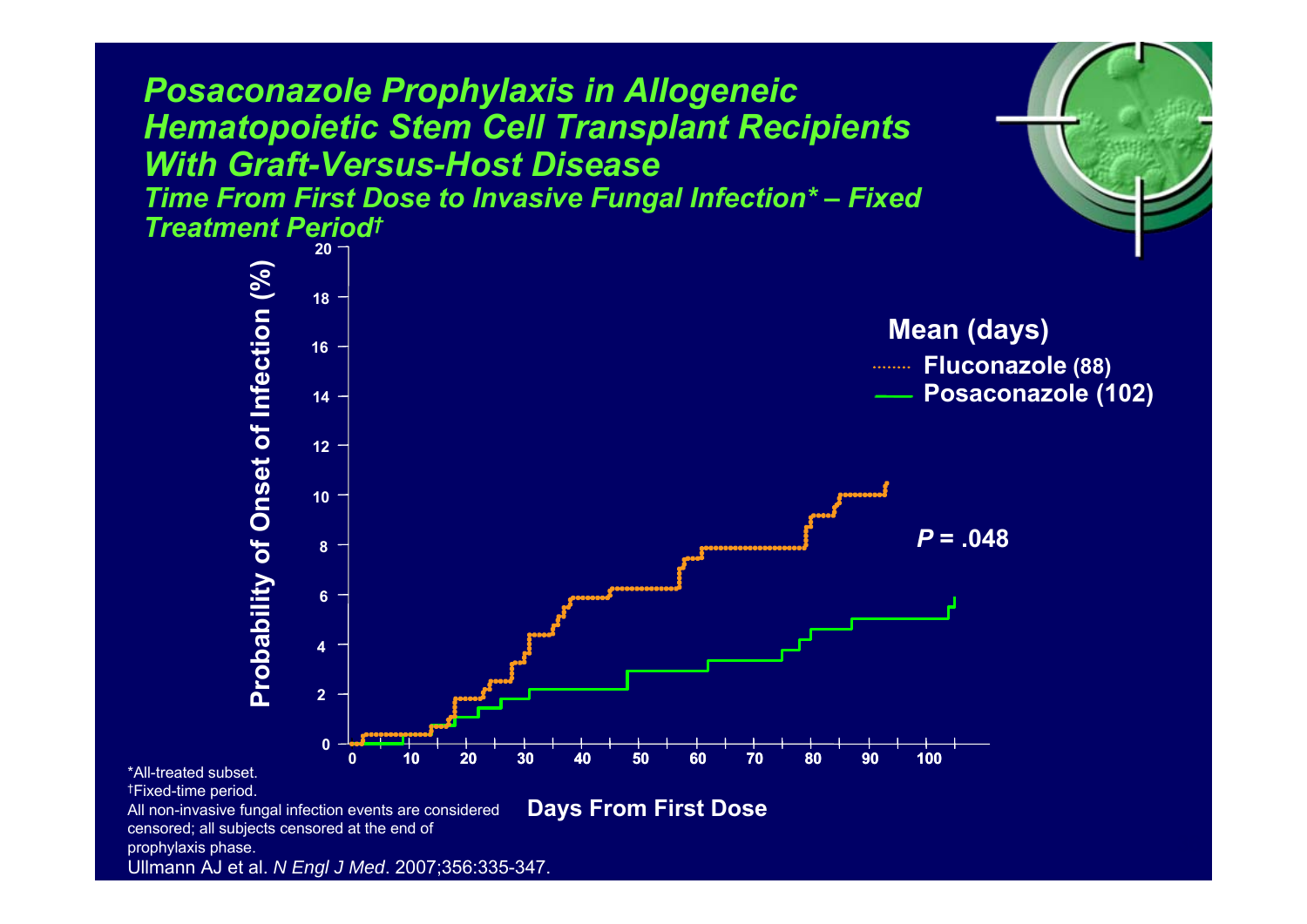*Posaconazole Prophylaxis in Allogeneic Hematopoietic Stem Cell Transplant Recipients With Graft-Versus-Host Disease All-Cause Mortality – Fixed Treatment Period 1 \**

| <b>Cause of death</b>                                                  | <b>Posaconazole</b>   | <b>Fluconazole</b>   |
|------------------------------------------------------------------------|-----------------------|----------------------|
| (Investigator assessment), n (%)                                       | $n = 301$             | $n = 299$            |
| <b>Total deaths</b>                                                    | 76 (25)               | 84 (28)              |
| <b>Adverse event</b>                                                   | $39(13)$ <sup>†</sup> | 37(12)               |
| <b>Complications related to invasive fungal</b><br>infection           | $4(1)^{\ddagger}$     | $12(4)$ <sup>†</sup> |
| <b>Progression of underlying disease/graft-</b><br>versus-host disease | 31(10)                | 33(11)               |
| <b>Other</b>                                                           | 2(1)                  | 2(1)                 |

 $r_{\rm e}$ 

**No significant difference in time to death (** *P* **= .847) between groups. 2**

\*Fixed-time period.

 $<sup>†</sup>P = .01$  by Chi-square test.</sup>

 $^{\ddagger}P$  = .046 by log-rank test.

1. Study report C/I98-316, p. 134. SPRI Kenilworth, NJ, USA; June 2005.

2. Ullmann AJ et al. *N Engl J Med*. 2007;356:335-347.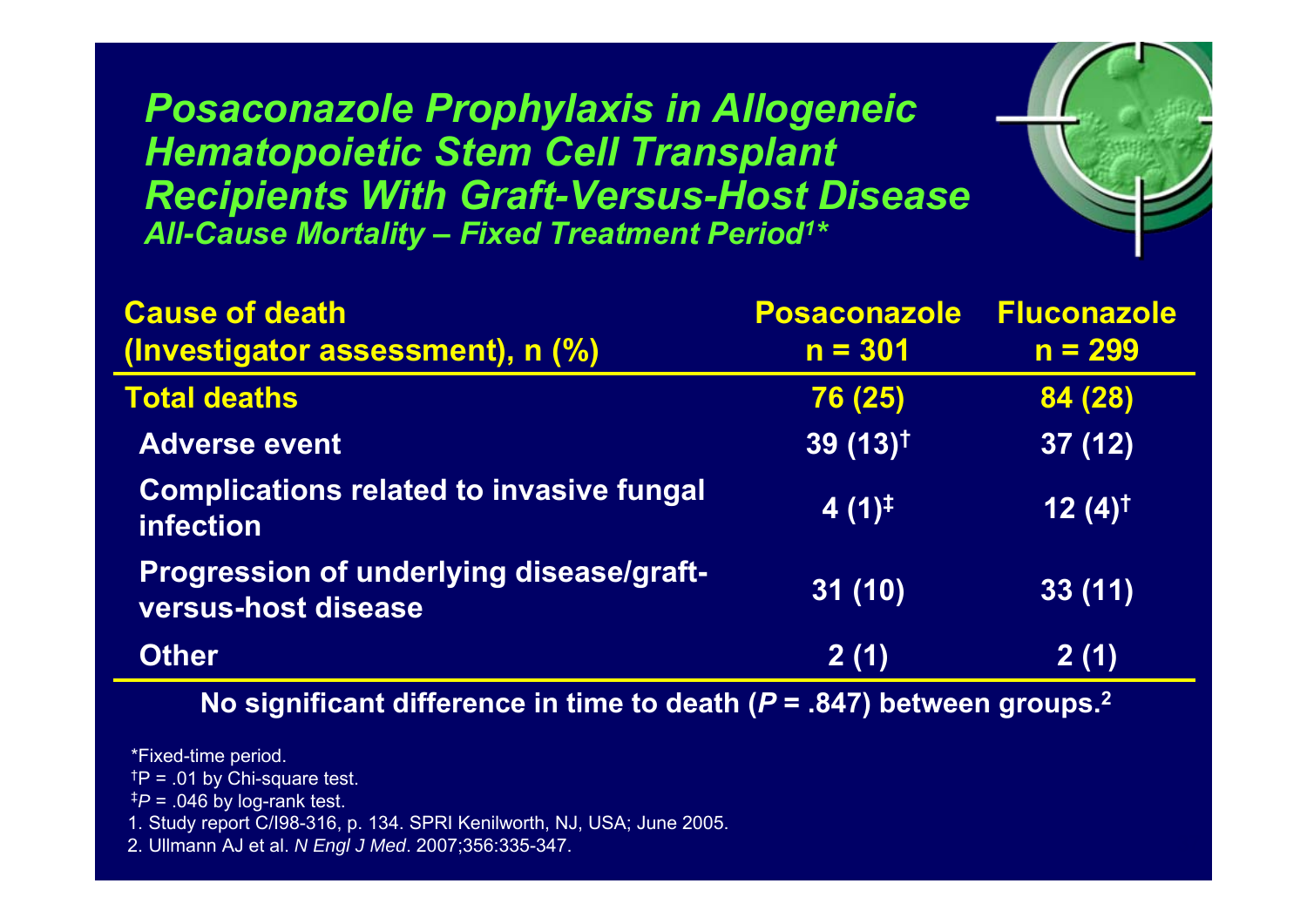*Prophylaxis in Allogeneic Hematopoietic Stem Cell Transplant Recipients With Graft Versus Host Disease: Treatment-related Adverse Events (*≥*2%)* Dationte  $n / 0/$ 

|                                                 | $\blacksquare$ auvillo, $\blacksquare$ (707) |                                   |
|-------------------------------------------------|----------------------------------------------|-----------------------------------|
| <b>Body System/Preferred Term</b>               | <b>Posaconazole</b><br>$(n = 301)$           | <b>Fluconazole</b><br>$(n = 299)$ |
|                                                 |                                              |                                   |
| Subjects reporting any AE                       | 107 (36)                                     | 115 (38)                          |
| Body as a whole - General disorders             |                                              |                                   |
| Anorexia                                        | 3(1)                                         | 7(2)                              |
| <b>Dizziness</b>                                | 4(1)                                         | 5(2)                              |
| Drug level altered                              | 5(2)                                         | 2(1)                              |
| Fatigue                                         | 4(1)                                         | 6(2)                              |
| <b>Headache</b>                                 | 3(1)                                         | 8(3)                              |
| Weakness                                        | 3(1)                                         | 5(2)                              |
| Cardiovascular disorders, general               |                                              |                                   |
| <b>Hypertension</b>                             | 2(1)                                         | 5(2)                              |
| Central and peripheral nervous system disorders |                                              |                                   |
| Tremor                                          | 4(1)                                         | 6(2)                              |
| Disorders of the eye                            |                                              |                                   |
| <b>Vision blurred</b>                           | 3(1)                                         | 5(2)                              |

 $r_{\rm e}$ 

Supplementary Appendix to: Ullmann AJ et al. *N Engl J Med*. 2007;356:335-347.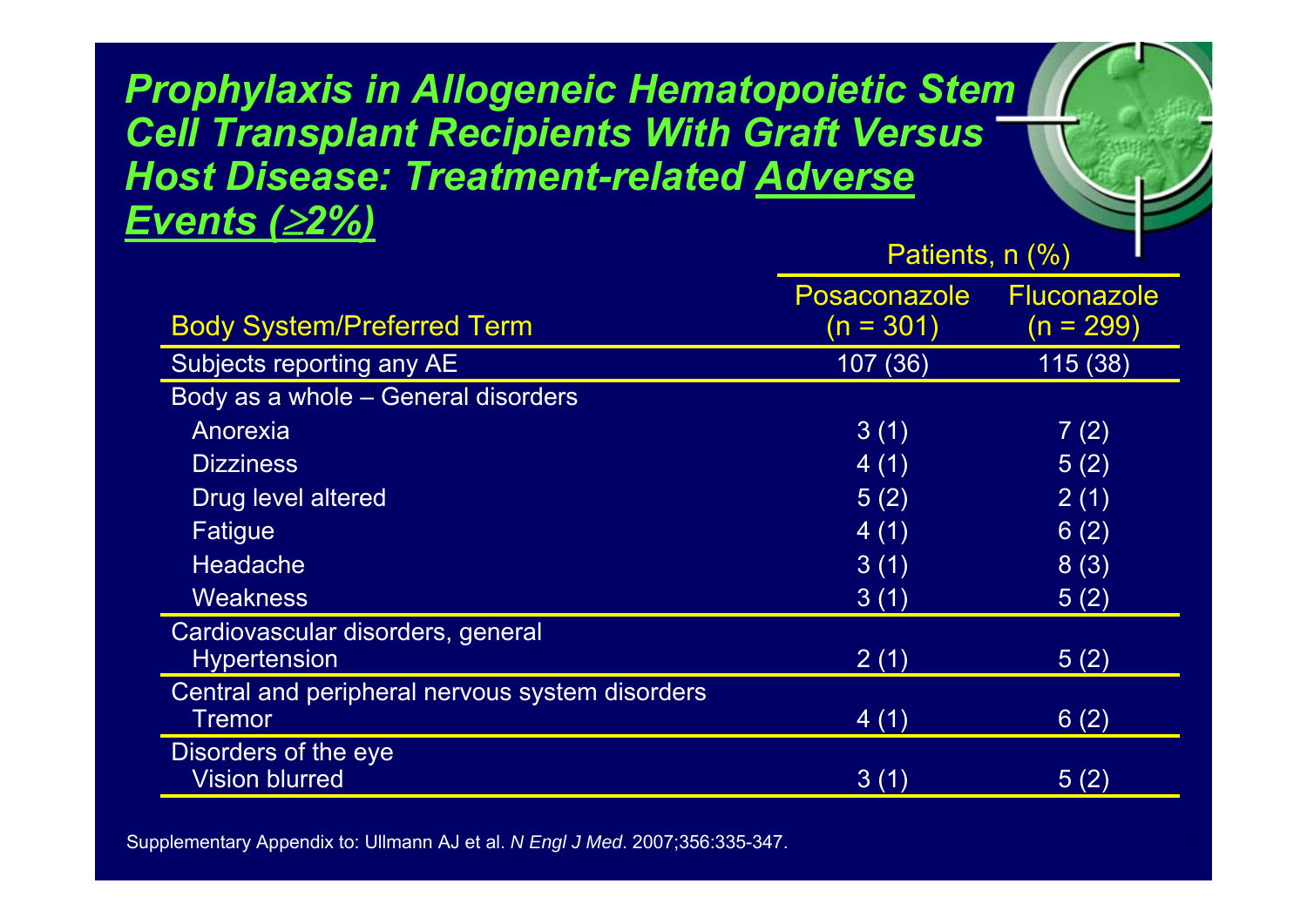*Prophylaxis in Allogeneic Hematopoietic Stem Cell Recipients With Graft Versus Host Disease: Treatment-related Adverse Events (*≥*2%), continued*

 $r_{\rm e}$ 

|                                      | Patients, n (%)                    |                                   |
|--------------------------------------|------------------------------------|-----------------------------------|
| <b>Body System/Preferred Term</b>    | <b>Posaconazole</b><br>$(n = 301)$ | <b>Fluconazole</b><br>$(n = 299)$ |
| Gastrointestinal system disorders    |                                    |                                   |
| Abdominal pain                       | 4(1)                               | 7(2)                              |
| Constipation                         | 1(1)                               | 5(2)                              |
| <b>Diarrhea</b>                      | 8(3)                               | 12(4)                             |
| <b>Dyspepsia</b>                     | 3(1)                               | 6(2)                              |
| <b>Nausea</b>                        | 22(7)                              | 28(9)                             |
| Vomiting                             | 13(4)                              | 15(5)                             |
| Liver and biliary system disorders   |                                    |                                   |
| <b>Bilirubinemia</b>                 | 8(3)                               | 5(2)                              |
| <b>GGT</b> increased                 | 9(3)                               | 7(2)                              |
| Hepatic enzymes increased            | 8(3)                               | 7(2)                              |
| Aspartate aminotransferase increased | 8(3)                               | 3(1)                              |
| Alanine aminotransferase increased   | 9(3)                               | 4(1)                              |

Supplementary Appendix to: Ullmann AJ et al. *N Engl J Med*. 2007;356:335-347.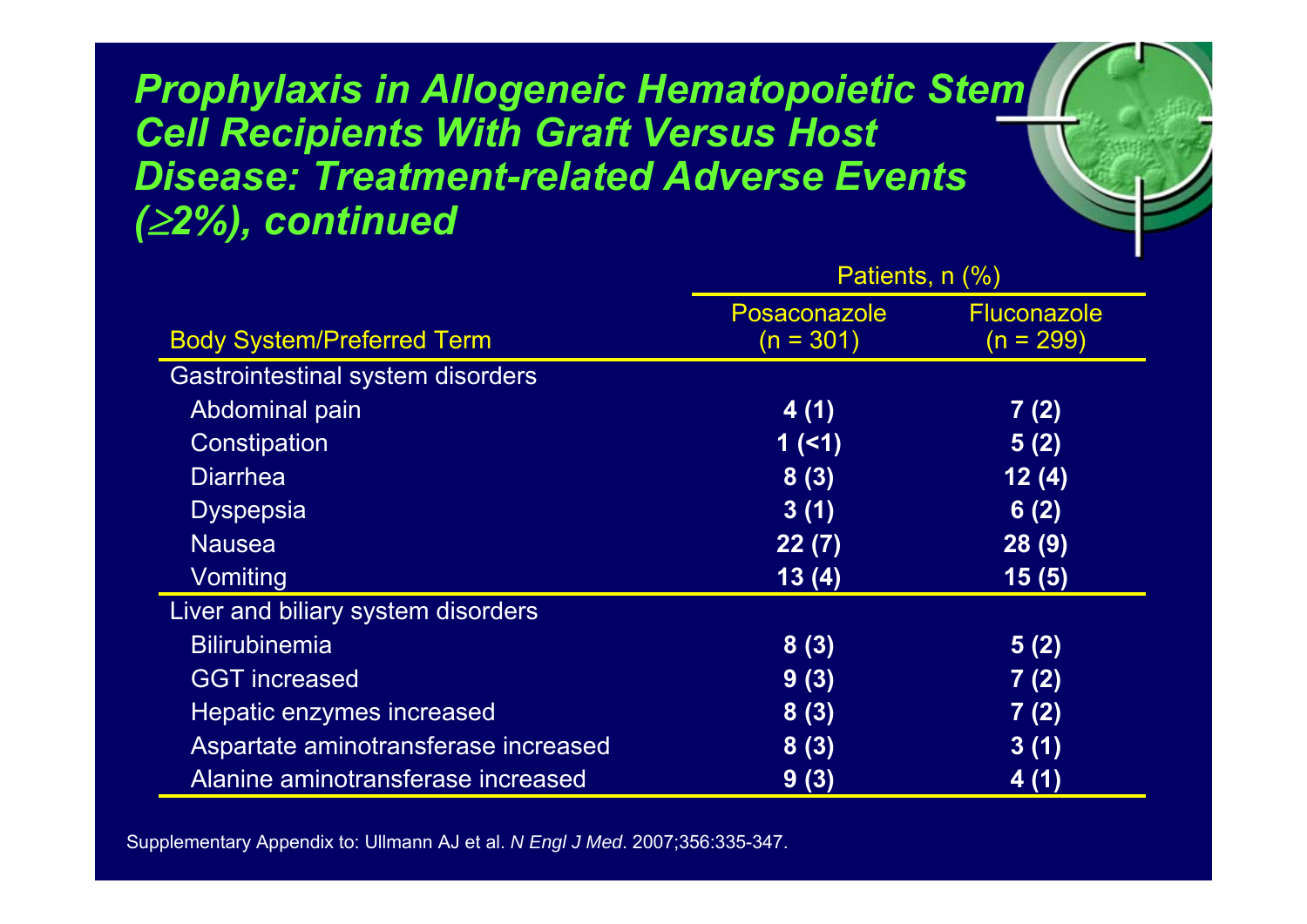#### *Prophylaxis in Allogeneic-HSCT Recipients With Graft-Versus-Host Disease: Treatmentrelated AEs (*≥*2%), continued*

|                                            | Patients, n (%)                    |                                   |
|--------------------------------------------|------------------------------------|-----------------------------------|
| <b>Body System/Preferred Term</b>          | <b>Posaconazole</b><br>$(n = 301)$ | <b>Fluconazole</b><br>$(n = 299)$ |
| <b>Metabolic and Nutritional Disorders</b> |                                    |                                   |
| Alkaline phosphatase increased             | 5(2)                               | 5(2)                              |
| Renal and urinary system disorders         |                                    |                                   |
| <b>Blood creatinine increased</b>          | 6(2)                               | 5(2)                              |
| Special senses, other                      |                                    |                                   |
| <b>Taste perversion</b>                    | 3(1)                               | 5(2)                              |

 $r_{\rm e}$ 

Supplementary Appendix to: Ullmann AJ et al. *N Engl J Med*. 2007;356:335-347.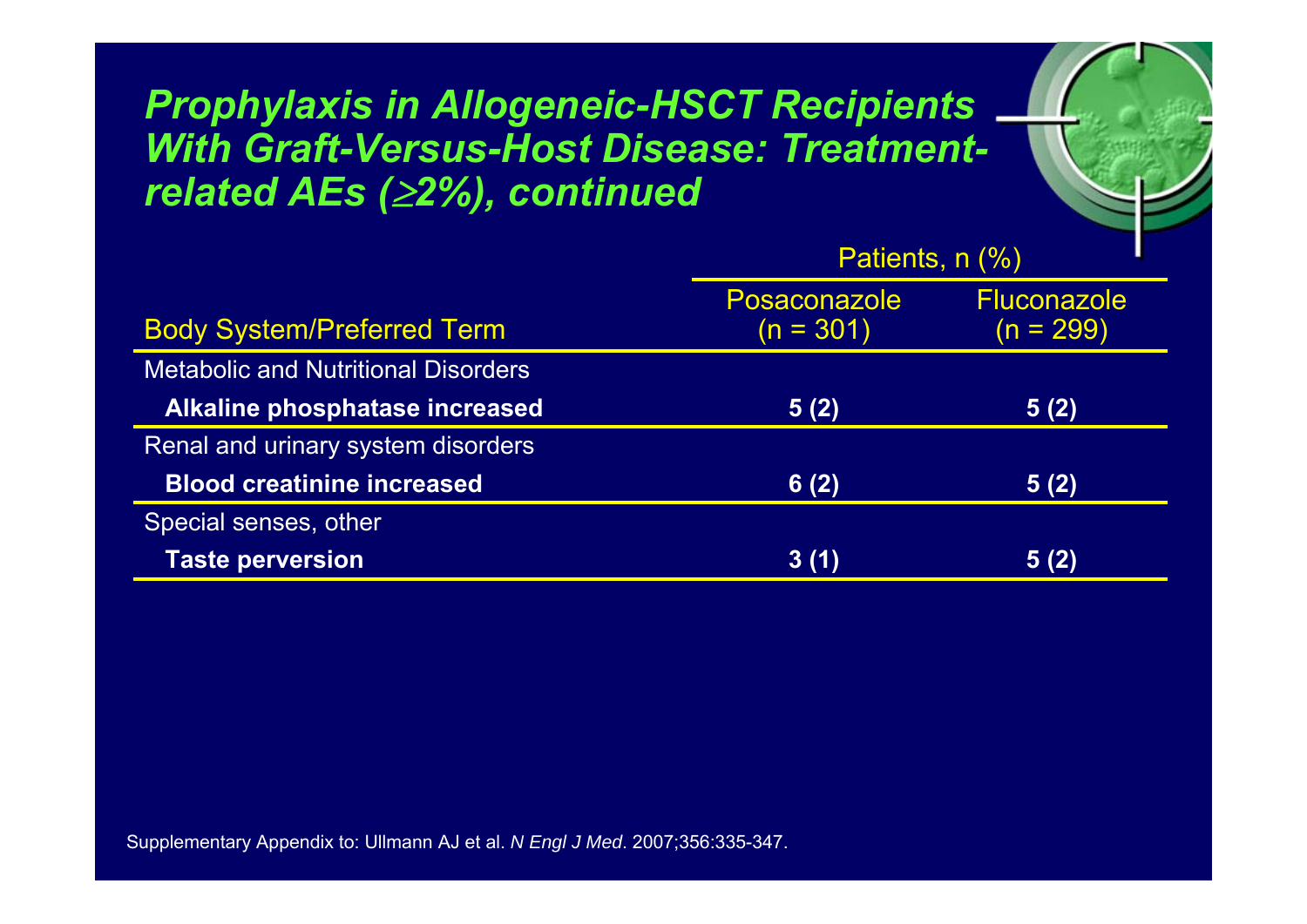*Posaconazole Prophylaxis in Allogeneic Hematopoietic Stem Cell Transplant Recipients With Graft-Versus-Host Disease Conclusion*



• **Posaconazole is effective and safe for the prevention of invasive fungal infections in hematopoietic stem cell transplant recipients during the "at-risk" period for mould and yeast infections and reduces fungal-related mortality**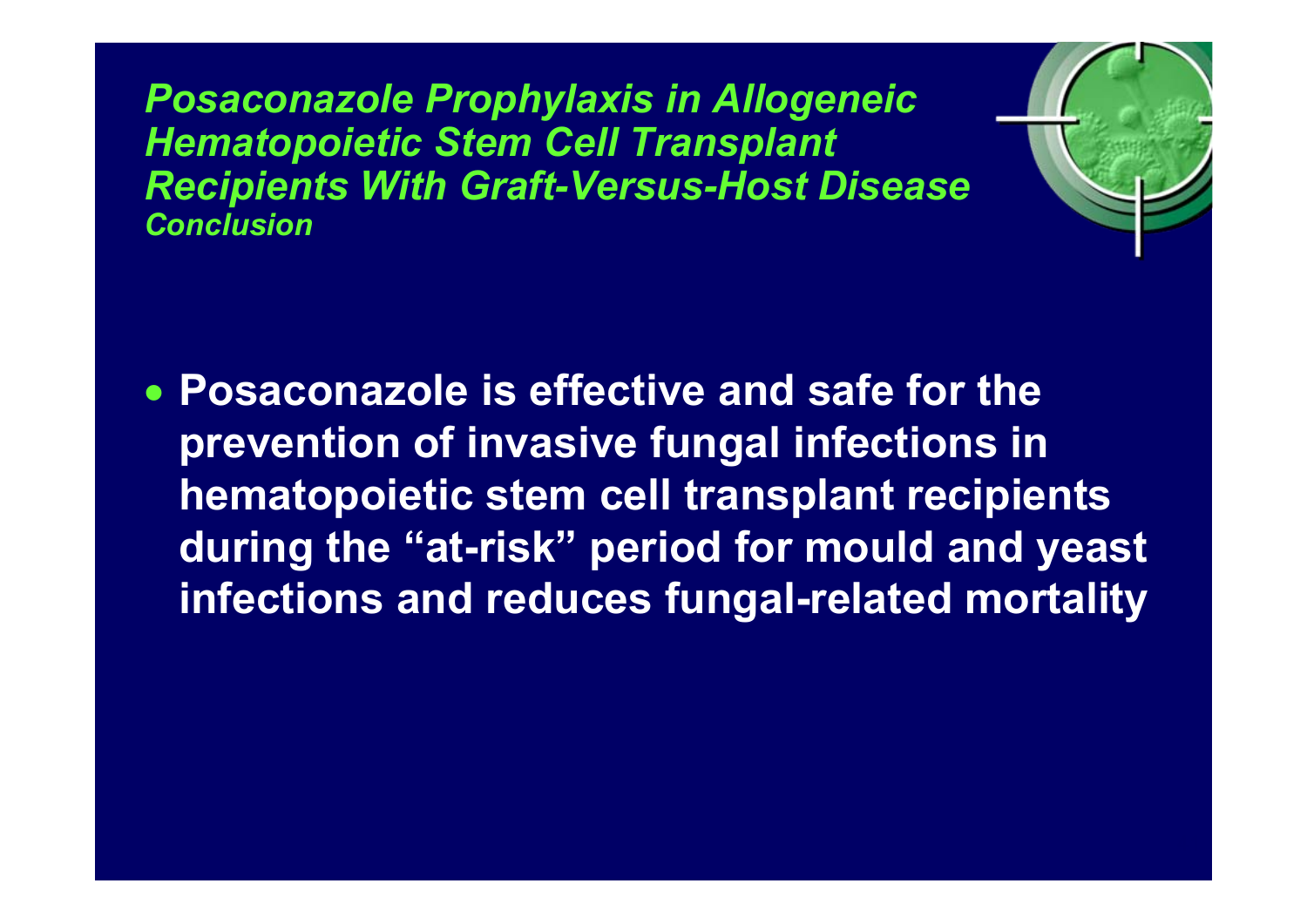# *Summary of Posaconazole Prophylaxis Studies*



- **In acute myelogenous leukemia patients with neutropenia due to chemotherapy, posaconazole was** 
	- **Significantly better than pooled standard azoles for prophylaxis for** *Candida* **and** *Aspergillus* **infections**
	- **Associated with a decrease in all cause mortality at day 100**
- **In hematopoietic stem cell transplant recipients with graft versus host disease, posaconazole was**
	- **Significantly better than fluconazole for prophylaxis for** *Candida* **and** *Aspergillus* **infections during the exposure period\***
	- **Associated with a reduction in invasive fungal infection-related mortality**

#### • **Posaconazole has a safety profile comparable to fluconazole**

\*On-treatment period.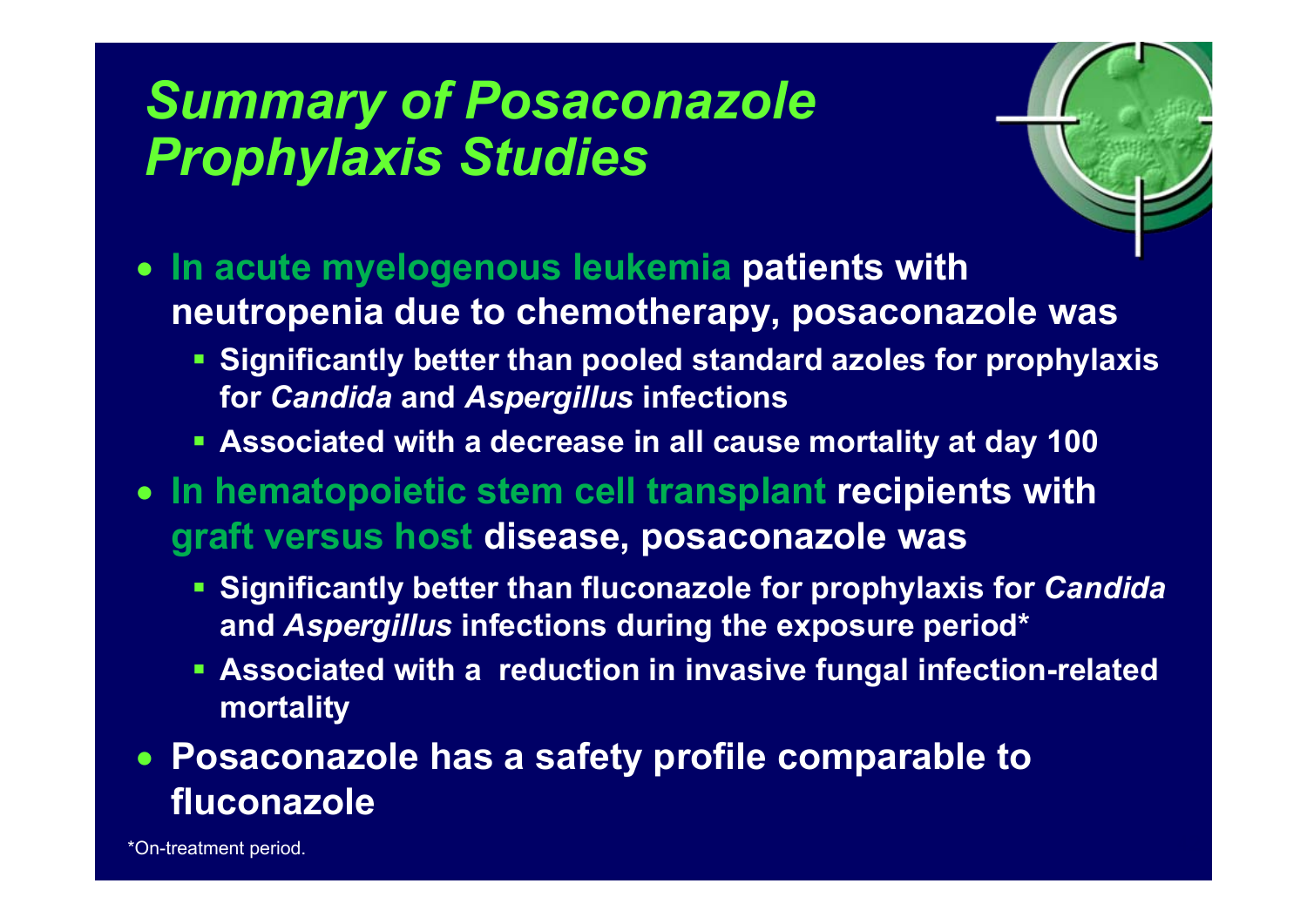### *IDSA*

#### Table 2. (Continued.)

|                                                          | Therapy <sup>®</sup>                                                                                                                                                                                                                                                                                               |                                                                                                                                                   |                                                                                                                                                                                                                                                   |
|----------------------------------------------------------|--------------------------------------------------------------------------------------------------------------------------------------------------------------------------------------------------------------------------------------------------------------------------------------------------------------------|---------------------------------------------------------------------------------------------------------------------------------------------------|---------------------------------------------------------------------------------------------------------------------------------------------------------------------------------------------------------------------------------------------------|
| Condition                                                | Primary                                                                                                                                                                                                                                                                                                            | Alternative <sup>b</sup>                                                                                                                          | Comments                                                                                                                                                                                                                                          |
| Cutaneous aspergillosis                                  | $\ddot{+}$<br>$\sim$ $\sim$                                                                                                                                                                                                                                                                                        | Similar to invasive pulmonary aspergillosis                                                                                                       | Surgical resection is indi-<br>cated where feasible                                                                                                                                                                                               |
| <i>Aspergillus</i> peritonitis                           |                                                                                                                                                                                                                                                                                                                    | Similar to invasive pulmonary aspergillosis                                                                                                       |                                                                                                                                                                                                                                                   |
| Empirical and preemptive anti-<br>fungal therapy         | For empirical antifungal therapy, L-AMB (3)<br>mg/kg/day IV), caspofungin (70 mg day<br>1 IV and 50 mg/day IV thereafter), Itra-<br>conazole (200 mg every day IV or 200<br>mg BID), voriconazole (6 mg/kg IV ev-<br>ery 12h for 1 day, followed by 3 mg/kg<br>IV every 12 h; oral dosage is 200 mg<br>every 12 ht |                                                                                                                                                   | Preemptive therapy is a<br>logical extension of em-<br>pirical antifungal therapy<br>in defining a high-risk<br>population with evi-<br>dence of invasive fungal<br>infection (e.g., pulmo-<br>nary inflitrate or positive<br>galactomannan assay |
| Prophylaxis against Invasive<br>aspergillosis            | Posaconazole (200 mg every 9h)                                                                                                                                                                                                                                                                                     | Itraconazole (200 mg every 12 h IV for 2<br>days, then 200 mg every 24 h IV) or<br>Itraconazole (200 mg PO every 12 h);<br>micafungin (50 mg/day) | result)<br>Efficacy of possconazole<br>prophylaxis demon-<br>strated in high-risk pa-<br>tients (patients with<br>GVHD and neutropenic                                                                                                            |
|                                                          |                                                                                                                                                                                                                                                                                                                    |                                                                                                                                                   | patients with AML and<br><b>MDSI</b>                                                                                                                                                                                                              |
| Aspergilloma <sup>9</sup>                                | No therapy or surgical resection                                                                                                                                                                                                                                                                                   | Itraconazole or voriconazole; similar to in-<br>vasive pulmonary aspergillosis                                                                    | The role of medical ther-<br>apy in treatment of as-<br>pergilloma is uncertain;<br>penetration into preex-<br>isting cavities may be<br>minimal for AMB but is<br>excellent for<br>Itraconazole                                                  |
| Chronic cavitary pulmonary<br>aspergillosis <sup>B</sup> | Itraconazole or voriconazole                                                                                                                                                                                                                                                                                       | Similar to invasive pulmonary aspergillosis                                                                                                       | Innate immune defects<br>demonstrated in most<br>of these patients; long-<br>term therapy may be                                                                                                                                                  |
|                                                          |                                                                                                                                                                                                                                                                                                                    |                                                                                                                                                   | needed; surgical resec-<br>tion may lead to signifi-<br>cant complications; an-<br>ecdotal responses to<br>IFN-y                                                                                                                                  |
| Allergic bronchopulmonary<br>aspergillosis               | Itraconazole                                                                                                                                                                                                                                                                                                       | Oral voriconazole (200 mg PO every 12 h)<br>or possconazole (400 mg PO BID)                                                                       | Corticosteroids are a cor-<br>nerstone of therapy;<br>itraconazole has a de-<br>monstrable corticoste-<br>roid-sparing effect                                                                                                                     |
| Allergic aspergillus sinusitis                           | None or itraconazole                                                                                                                                                                                                                                                                                               | Few data on other agents                                                                                                                          | $\cdots$                                                                                                                                                                                                                                          |

 $r_{\rm e}$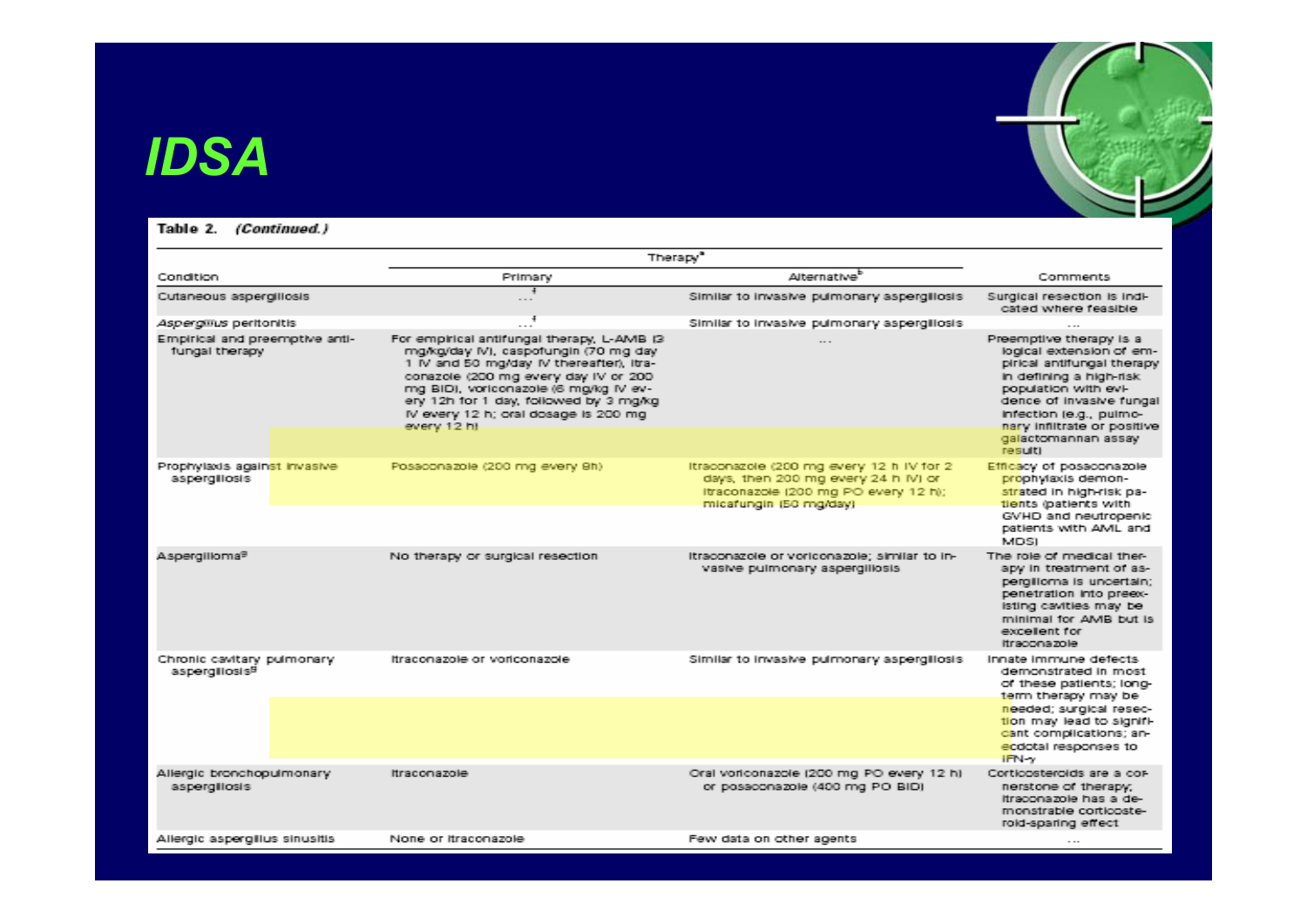### *UPDATE ECIL-3 2009*

 $r_{\rm e}$ 

# **Primary antifungal prophylaxis in leukeumia patients**

• **Induction chemotherapy of acute leukemia** Fluconazole 50-400 mg qd iv/oral: CI Itraconazole oral solution 2.5 mg/kg bid: CI Posaconazole 200 mg tid oral: AI Candins iv: insufficient dataPolyene iv: CI Aerosolized liposomal ampotericin B in combination with oral fluconazole: BI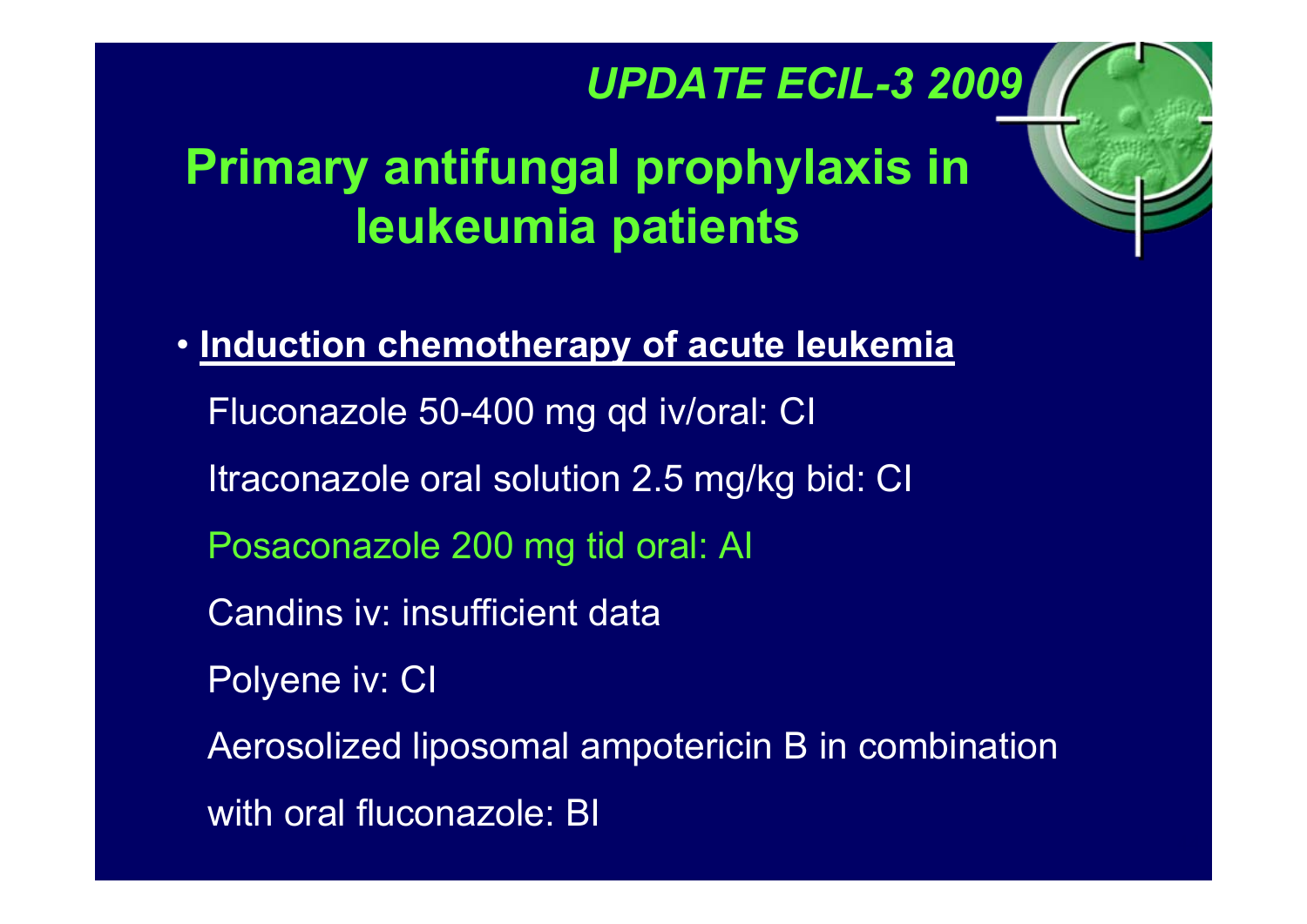### *UPDATE ECIL-3 2009*

 $r_{\rm e}$ 

# **Primary antifungal prophylaxis in leukeumia patients**

• Allogeneic hematopoietic stem cell transplantation: GvHD phase Fluconazole 400 mg qd iv/oral: CI Itraconazole 200 mg IV followed by oral solution 200 mg bid: BI Posaconazole 200 mg tid oral: AI Candins iv: insufficient dataPolyene iv: CI Voriconazole 200 mg bid oral: provisional AI Aerosolized liposomall amphotericin B plus fluconazole: insufficient data